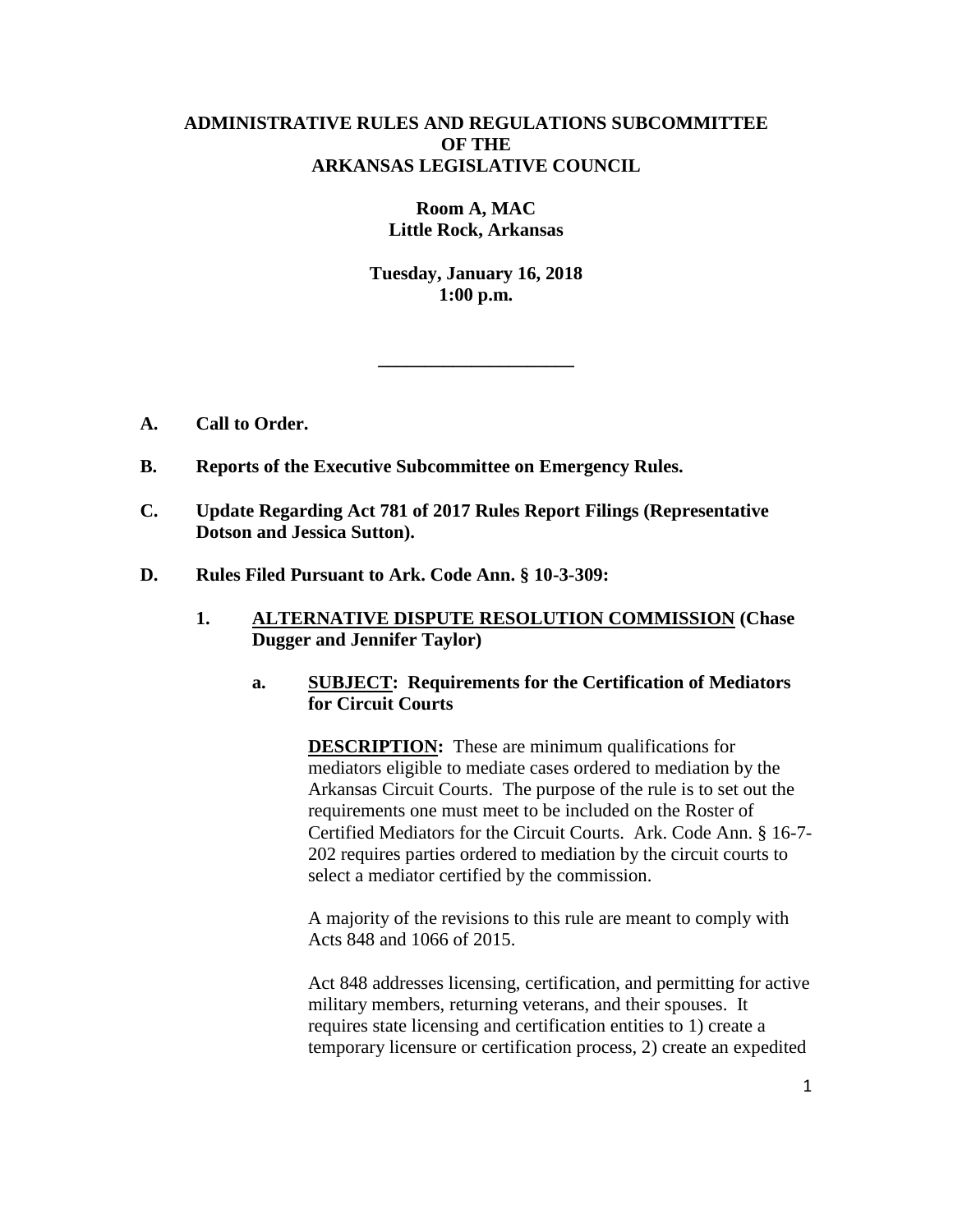licensure or certification process, 3) consider military training in lieu of state requirements, 4) provide an extension of expirations periods for licenses and certificates, and 5) mandate a waiver of continuing education requirements in certain circumstances. The revisions to the ADR Commission's rules ensure the certification standards for mediators comply with Act 848. Section B (11), (12), (13); and Section D (3) and (8).

Act 1066 addresses circumstances in which a person was previously credentialed in Arkansas and seeks to reinstate a license, registration, or certification, and persons holding licenses or certifications from another state who seek credentialing in Arkansas. See Section D (8).

Other substantive changes include: 1) creation of a process for certified mediators to voluntarily relinquish certification, [See Section  $D(10)$ ; 2) change in the number of days the commission has to render a decision on denial of certification, [See Section B (6)]; 3) change in the expiration period for mediation training, [See Section  $C(1)(a)(3)$ ,  $C(2)(a)(3)$ ,  $C(4)(a)(3)$ ]; and 4) expansion of options applicants have to satisfy the practical experience component for certification in the juvenile division [See Section  $C(4)(c)(2)$ ].

Some revisions are not substantive, but are changes or clarifications to existing wording that are intended to make the rules easier to understand.

**PUBLIC COMMENT:** No public hearing was held. The public comment period expired on November 29, 2017. No public comments were submitted to the agency. The proposed effective date is January 29, 2018.

**FINANCIAL IMPACT:** There is no financial impact.

**LEGAL AUTHORIZATION:** The Arkansas Alternative Dispute Resolution Commission is authorized "to establish standards and regulations for the certification, professional conduct, discipline, and training of persons who shall be eligible and qualified to serve as compensated mediators, negotiators, conciliators, arbitrators, or other alternative dispute resolution neutrals in and for state and local courts." Ark. Code Ann. § 16-7-104(3)(A). These rules implement the provisions in Arkansas Code Annotated § 17-1-106, which address licensing, certification, and permitting for active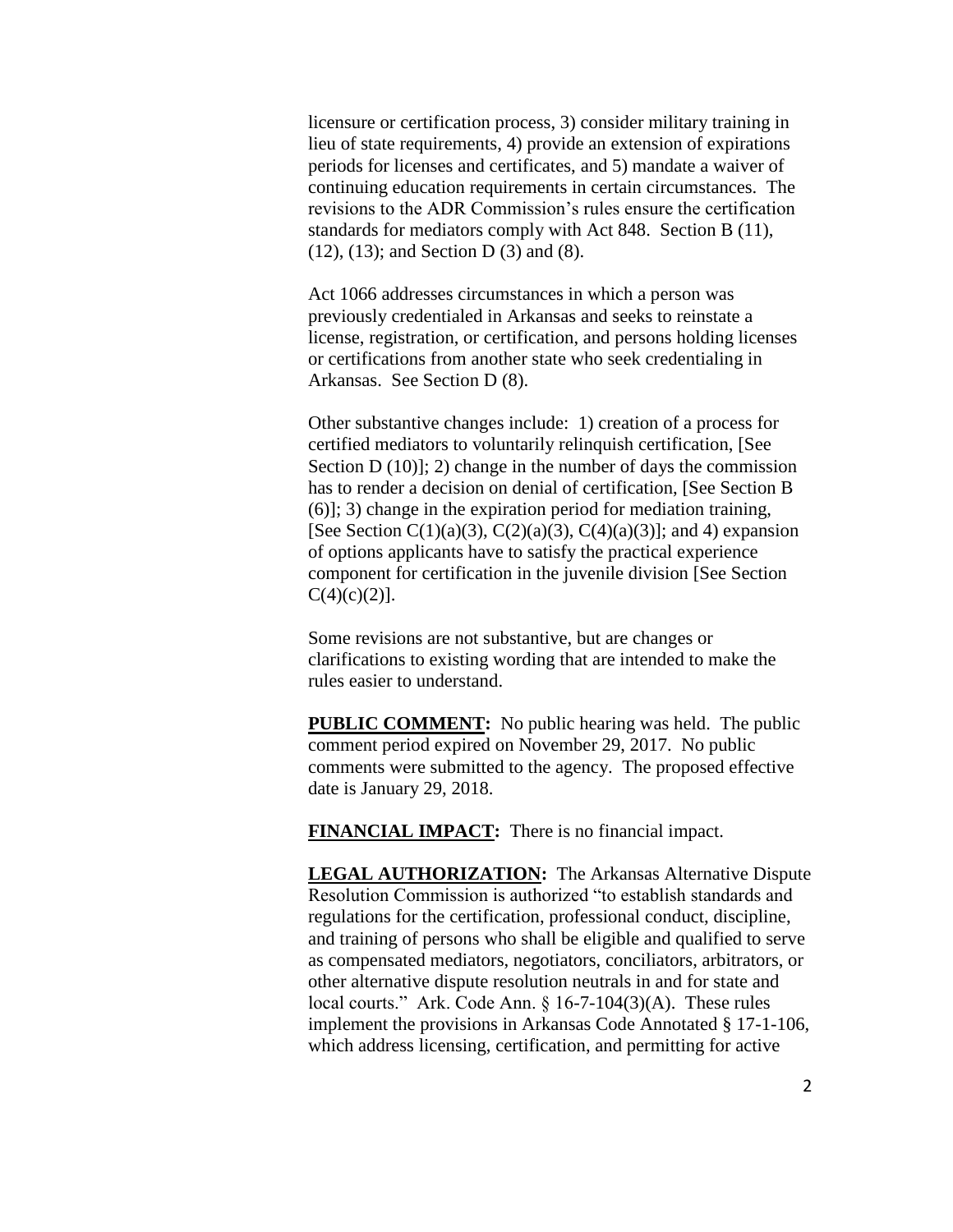military members, returning military veterans, and their spouses, and § 17-1-107, concerning reinstatement of licenses.

### **b. SUBJECT: Continuing Mediation Education Requirements for Certified Mediators**

**DESCRIPTION:** These are continuing mediation education requirements that must be met by mediator certified by the Arkansas ADR Commission in order to remain in good standing. This includes the number of hours of continuing mediation education that certified mediators must complete each year in order to remain in good standing; identify circumstances in which mediators are exempted from completing CME; and clarify what a mediator must do if they do not complete the minimum number of hours. The rule also specifies what continuing education providers must do to apply for approval.

The revision to this rule complies with the section of Act 848 of 2015 which mandates a waiver of continuing education requirements for active duty services members, returning military veterans, and spouses of active duty military and returning military veterans in certain circumstances. See Rule 3(d).

**PUBLIC COMMENT:** No public hearing was held. The public comment period expired on November 29, 2017. No public comments were submitted to the agency. The proposed effective date is January 29, 2018.

**FINANCIAL IMPACT:** There is no financial impact.

**LEGAL AUTHORIZATION:** The Arkansas Alternative Dispute Resolution Commission is authorized "to establish standards and regulations for the certification, professional conduct, discipline, and training of persons who shall be eligible and qualified to serve as compensated mediators, negotiators, conciliators, arbitrators, or other alternative dispute resolution neutrals in and for state and local courts." Ark. Code Ann. § 16-7-104(3)(A). Pursuant to Ark. Code Ann. § 17-1-106(f), a state board or commission shall allow a full or partial exemption from continuing education required as part of licensure, certification, or permitting for a profession, trade, or employment in this state for the following individuals: (1) an active duty military service member deployed outside of the state; (2) a returning military veteran within one (1) year of his or her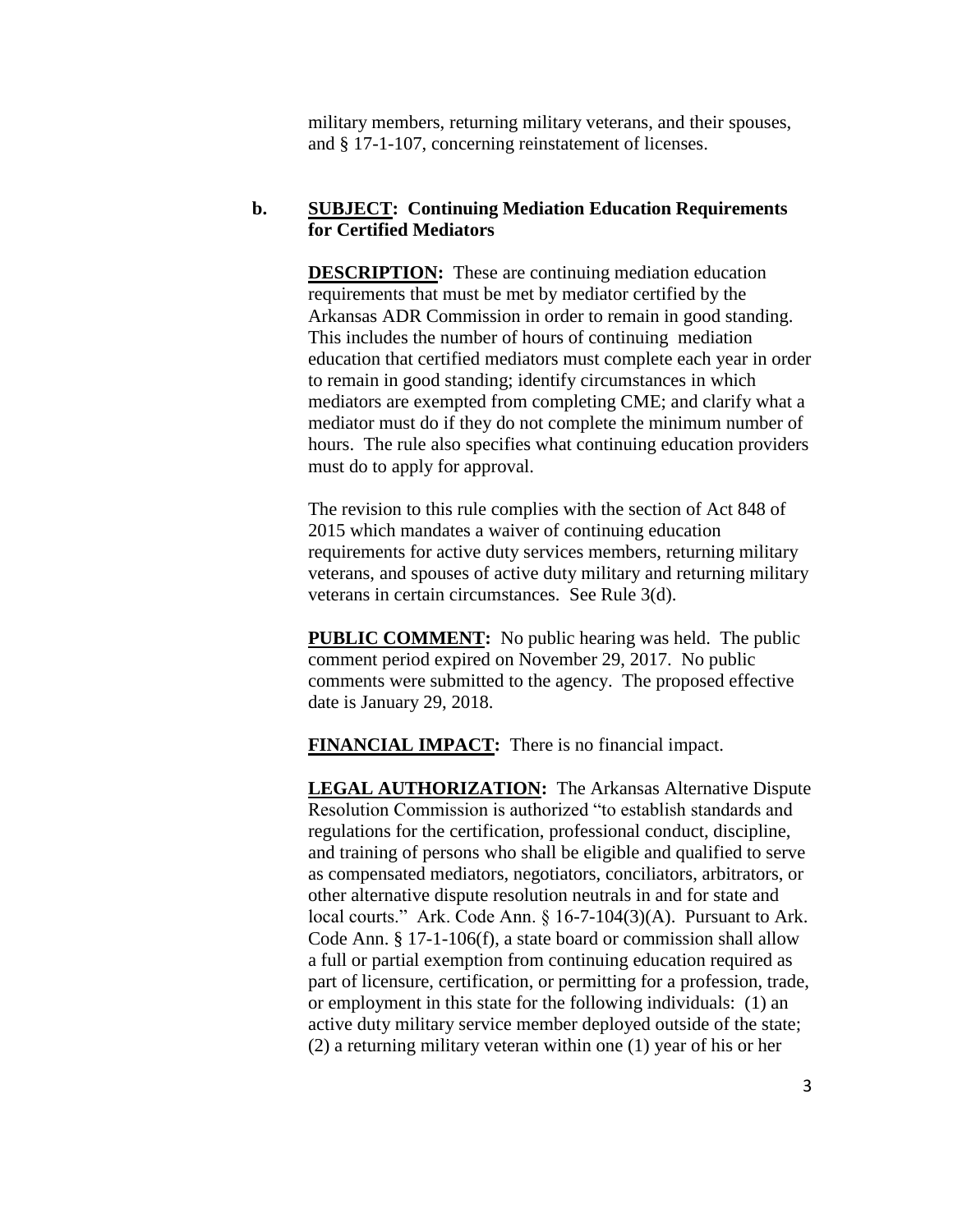discharge from active duty; or (3) the spouse of the active duty military service member deployed or the returning military veteran.

#### **c. SUBJECT: Requirements for the Certification of Mediators for Arkansas State Employee Grievance Program**

**DESCRIPTION:** These are minimum qualifications for mediators eligible to mediate cases that are part of the State Employee Grievance Program. This is necessary because Ark. Code Ann. § 16-7-202 requires mediators eligible to mediate State Employee Grievance cases to be certified by the Arkansas ADR Commission.

A majority of the revisions to this rule are meant to comply with Acts 848 and 1066 of 2015.

Act 848 addresses licensing, certification, and permitting for active military members, returning veterans, and their spouses. It requires state licensing and certification entities to 1) create a temporary licensure or certification process, 2) create an expedited licensure or certification process, 3) consider military training in lieu of state requirements, 4) provide an extension of expirations periods for licenses and certificates, and 5) mandate a waiver of continuing education requirements in certain circumstances. The revisions to the ADR Commission's rules ensure the certification standards for mediators comply with Act 848. Section B (11), (12), (13); and Section D (3) and (8).

Act 1066 addresses circumstances in which a person was previously credentialed in Arkansas and seeks to reinstate a license, registration, or certification, and persons holding licenses or certifications from another state who seek credentialing in Arkansas. See Section D (7).

Other substantive changes include: 1) creation of a process for certified mediators to voluntarily relinquish certification, [See Section  $D(9)$ ; 2) change in the number of days the commission has to render a decision on denial of certification, [See Section B (6)]; and 3) change in the expiration period for mediation training [See Section  $C(1)(c)$ ].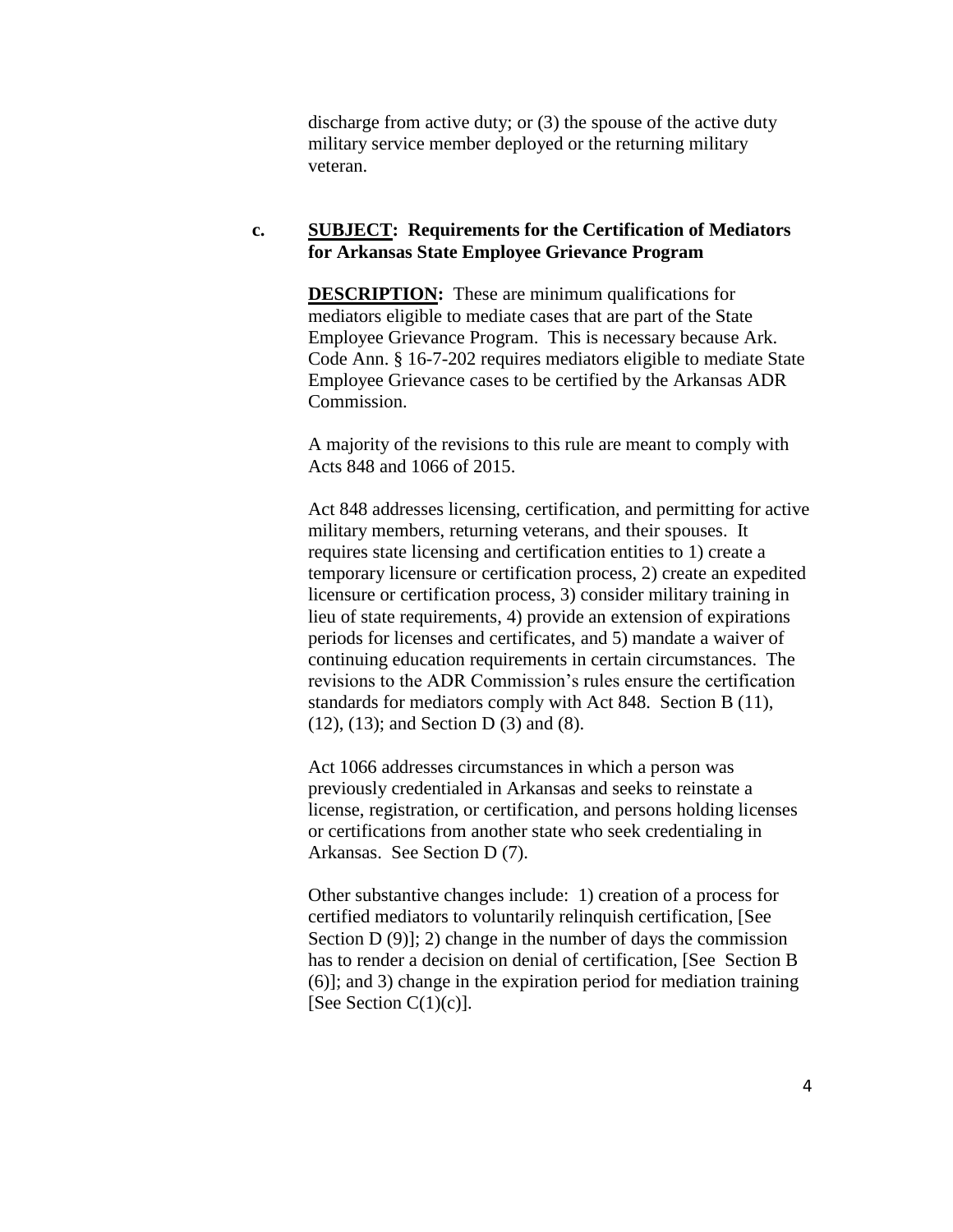Some revisions were not substantive, but are changes or clarifications to existing wording that are intended to make the rules easier to understand.

**PUBLIC COMMENT:** No public hearing was held. The public comment period expired on November 29, 2017. No public comments were submitted to the agency. The proposed effective date is January 29, 2018.

**FINANCIAL IMPACT:** There is no financial impact.

**LEGAL AUTHORIZATION:** The Arkansas Alternative Dispute Resolution Commission is authorized "to establish standards and regulations for the certification, professional conduct, discipline, and training of persons who shall be eligible and qualified to serve as compensated mediators, negotiators, conciliators, arbitrators, or other alternative dispute resolution neutrals in and for state and local courts." Ark. Code Ann. § 16-7-104(3)(A). These rules relate to the mediators for the State Employee Grievance Program, which are required to be certified in mediation by the Arkansas Alternative Dispute Resolution Commission. *See* Ark. Code Ann. § 21-1-704. These rules implement the provisions in Arkansas Code Annotated § 17-1-106, which address licensing, certification, and permitting for active military members, returning military veterans, and their spouses, and § 17-1-107, concerning reinstatement of licenses.

# **2. DEPARTMENT OF CAREER EDUCATION (Randy Prather)**

# **a. SUBJECT: Plumbing Apprenticeship Programs**

**DESCRIPTION:** Changes to the rules include changes to wording for consistency and clarification and reflection of new law, as follows:

### **Add definition of Final Year of Apprenticeship**

"Final Year of apprenticeship" means when an apprentice plumber has obtained four hundred eighty (480) hours or more of classroom instruction and completed six thousand (6,000) or more hours of on-the-job work in an approved United States Department of Labor apprenticeship program.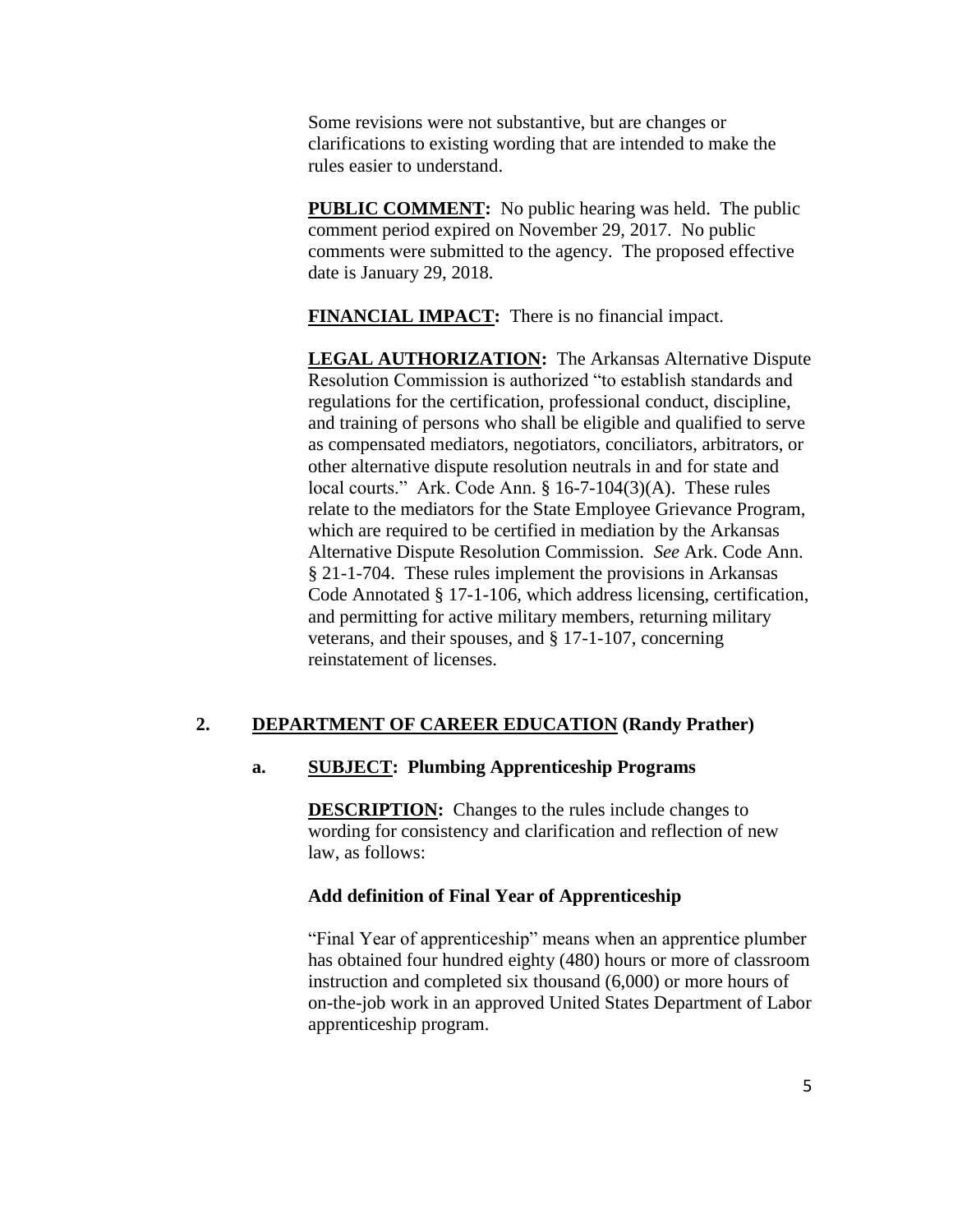# **Add New Plumbing rules that deal with the 4th year Apprentices**

An apprentice plumber who is in his or her final year of an apprenticeship may engage in plumbing without the direct supervision of a master plumber or journeyman plumber if he or she is working under the indirect supervision of a master plumber or journeyman plumber.

 As used in this section, "indirect supervision" means that an apprentice plumber is able to contact a master plumber or journeyman plumber for direction or advice, but the master plumber or journeyman plumber does not have to meet the reasonable proximity requirements under subdivision and this section [*sic*].

 An apprentice plumber who is in his or her final year of an apprenticeship may contact a master plumber or journeyman plumber in person or by telephone call, text message, electronic mail, or other similar form of communication.

 An apprentice plumber who is in his or her final year of an apprenticeship shall possess and be capable of providing to an inspector a valid and unexpired identification card issued by the local apprenticeship committee that indicates the apprentice is in his or her final year of apprenticeship.

**PUBLIC COMMENT:** No public hearing was held. The public comment period expired on October 20, 2017. The Department received no comments.

Rebecca Miller-Rice, an attorney with the Bureau of Legislative Research, asked the following questions:

In Section VII(b),  $4<sup>th</sup>$  bullet, it appears that there might be some extra language in "does not have to meet the reasonable proximity requirements *under subdivision and of this section*." **AGENCY RESPONSE:** We prefer to leave this as the law reads.

Pursuant to Ark. Code Ann. § 17-38-402(2), the board shall have the power to adopt rules and regulations as to the qualifications, training, and supervision of apprentice plumbers "subject to the approval of the Department of Health." Was the Department of Health consulted on these rules? **AGENCY RESPONSE:** Yes,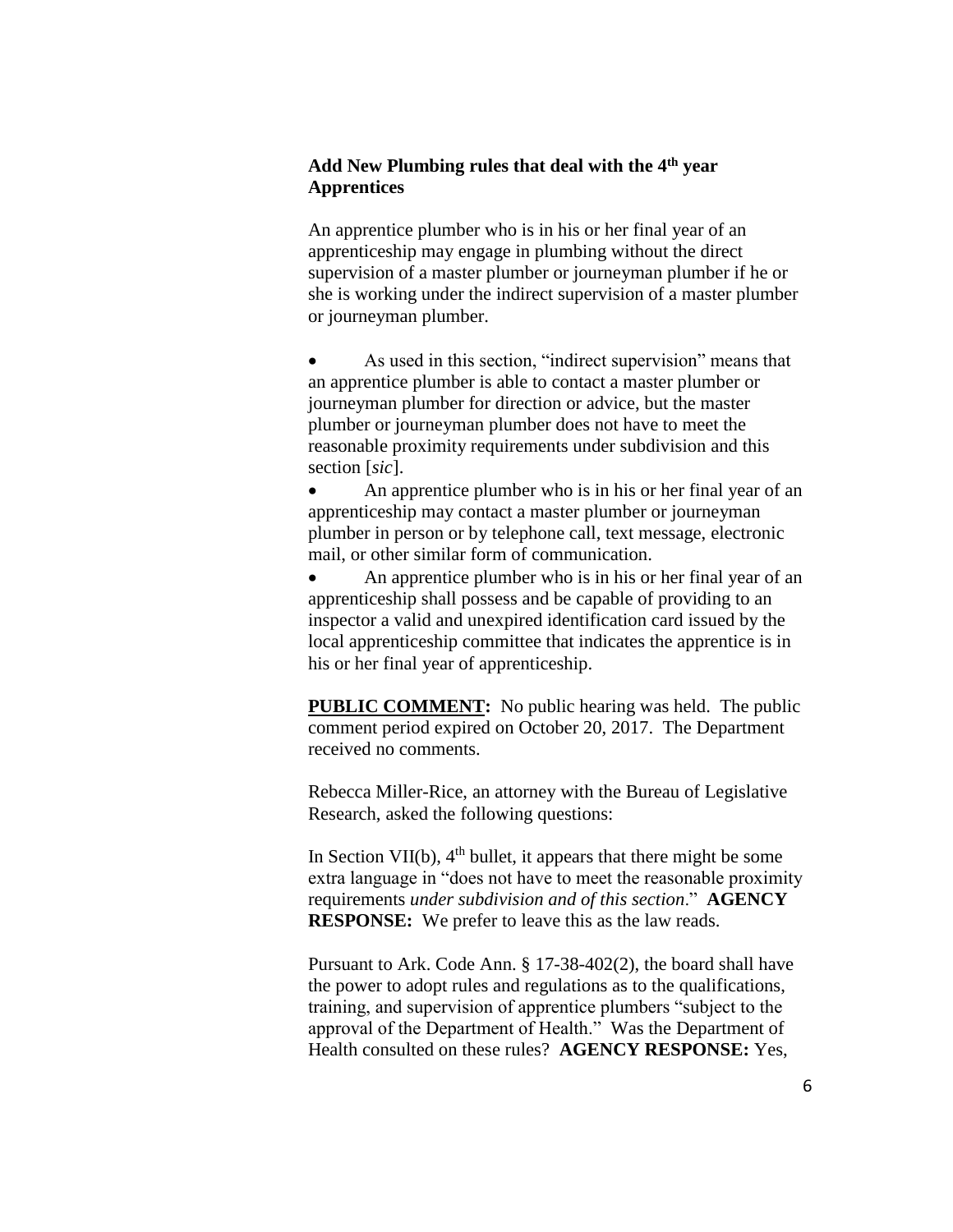we contacted the Health Department, and Director Higginbottom said it looked good.

The proposed effective date is pending legislative review and approval.

**FINANCIAL IMPACT:** There is no financial impact.

**LEGAL AUTHORIZATION:** The instant proposed rules include changes made in light of Act 971 of 2017, sponsored by Senator Bart Hester, which amended the law concerning the supervision of apprentice plumbers in the final year of an apprenticeship. The authority and responsibility of the Department of Career Education and the Career Education and Workforce Development Board ("Board") shall include general control and supervision of all programs of vocational, technical, and occupational education in secondary institutions. *See* Ark. Code Ann. § 25-30-107(b)(1). Pursuant to Arkansas Code Annotated  $\S 25-30-102(c)(2)(A)$ –(B), the Board shall administer the career education and workforce development programs administered by the Board and shall adopt rules to administer the Board and the programs developed by the Board. Further authority for the rulemaking can be found in Ark. Code Ann. § 17-38-402(2), which provides that the Board shall have the power to adopt rules and regulations as to the qualifications, training, and supervision of apprentice plumbers subject to the approval of the Department of Health. $<sup>1</sup>$ </sup>

# **3. DEPARTMENT OF HUMAN SERVICES, COUNTY OPERATIONS (Dave Mills)**

# **a. SUBJECT: Medical Services Policy Manual Sections A-180, C-120, C-130, C-150, E-265 and E-270**

**DESCRIPTION:** This proposed rule change revises Medical Services policy to switch Arkansas from a "determination" state to an "assessment" state and to remove the process of using projected income to determine Medicaid eligibility.

 $\overline{a}$ 

<sup>&</sup>lt;sup>1</sup> While the statute refers to the State Board of Career Education, Act 892 of 2015, § 5, renamed the State Board of Career Education to the Career Education and Workforce Development Board.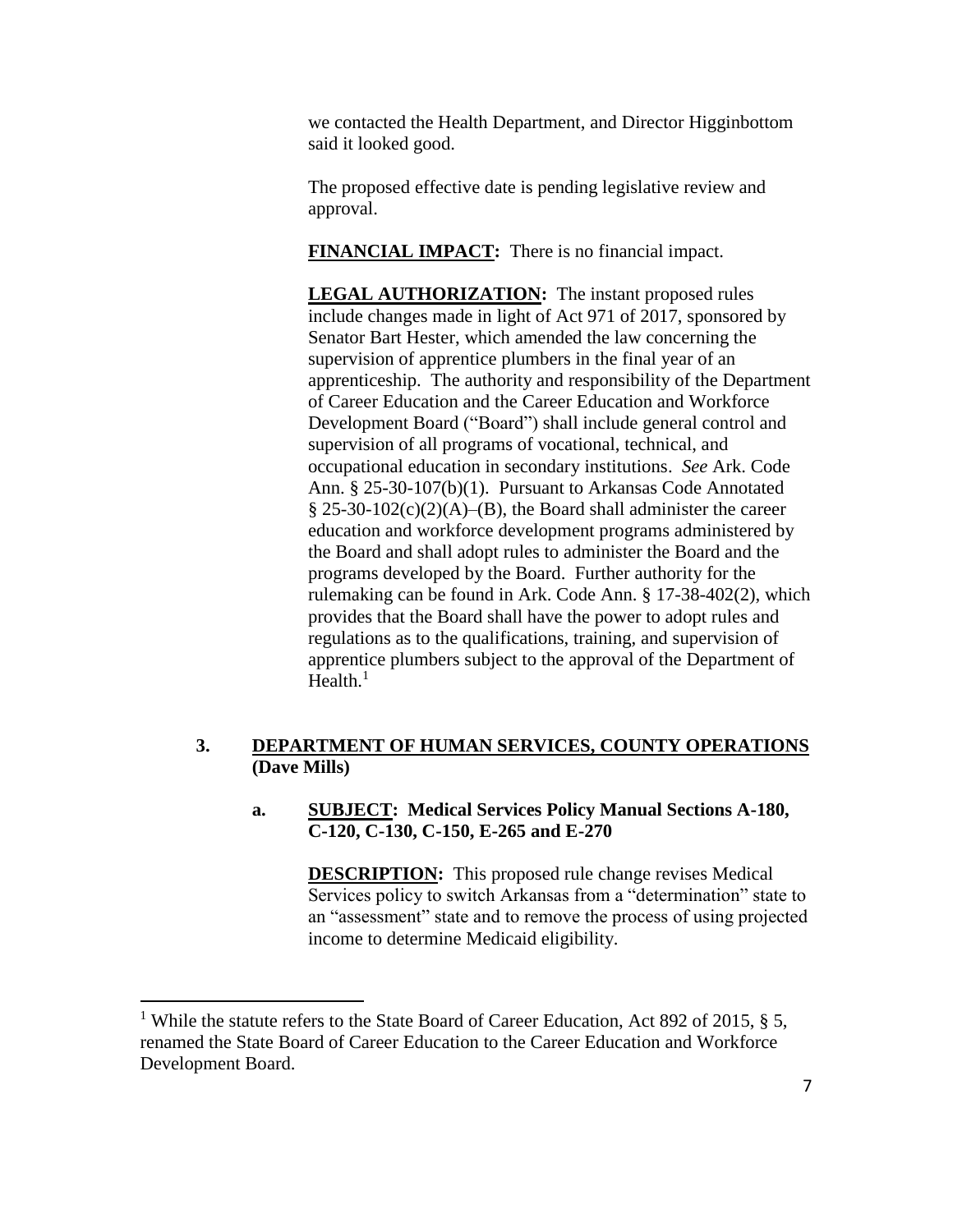**PUBLIC COMMENT:** The Department did not hold a public hearing. The public comment period expired on December 13, 2017. The Department did not receive any comments.

The rule will require CMS approval, pending as of January 9, 2018. The proposed effective date for the changes to the rule is February 1, 2018.

**FINANCIAL IMPACT:** There is no financial impact.

**LEGAL AUTHORIZATION:** Generally, the Department of Human Services is authorized to "make rules and regulations and take actions as are necessary or desirable to carry out the provisions of this chapter [Public Assistance] and that are not inconsistent therewith." Arkansas Code Annotated § 20-76-201 (12). Arkansas Code § 20-77-107 specifically authorizes the Department to "establish and maintain an indigent medical care program." The proposed amendments to existing rules are specifically authorized by the recent Acts of the Extraordinary Sessions of the 90<sup>th</sup> and 91<sup>st</sup> General Assemblies. The Department is authorized to promulgate rules to implement the Arkansas Works Program, *see* Ark. Code Ann. §23-61-1004(c) (Supp. 2017), and to establish rules for income eligibility standards for Arkansas Works program participants. *See* Ark. Code Ann. §23- 61-1003(10) (Supp. 2017). Indeed, federal rules require that the state agency that is designated to administer or supervise the state plan for Medicaid must be certified by the State Attorney General to have legal authority to administer or supervise the plan and to make rules and regulations in administering the plan. *See* 42 CFR 431.10.

Arkansas law provides that, in establishing the Medicaid Eligibility Verification System, which is designed to prevent fraud, the Department has the flexibility to decide whether Arkansas shall be an "assessment state" or a "determination state" for purposes of Medicaid eligibility determinations by the federally facilitated marketplace. *See* Ark. Code Ann. §20-77-2102 (b) (Supp. 2017). An "assessment state" means a state with a federally facilitated marketplace that can elect to have the federally facilitated marketplace make assessments of Medicaid eligibility and then transfer the account of an individual to the state Medicaid agency for a final determination. A "determination state" means a state that requires the eligibility determination made by the federally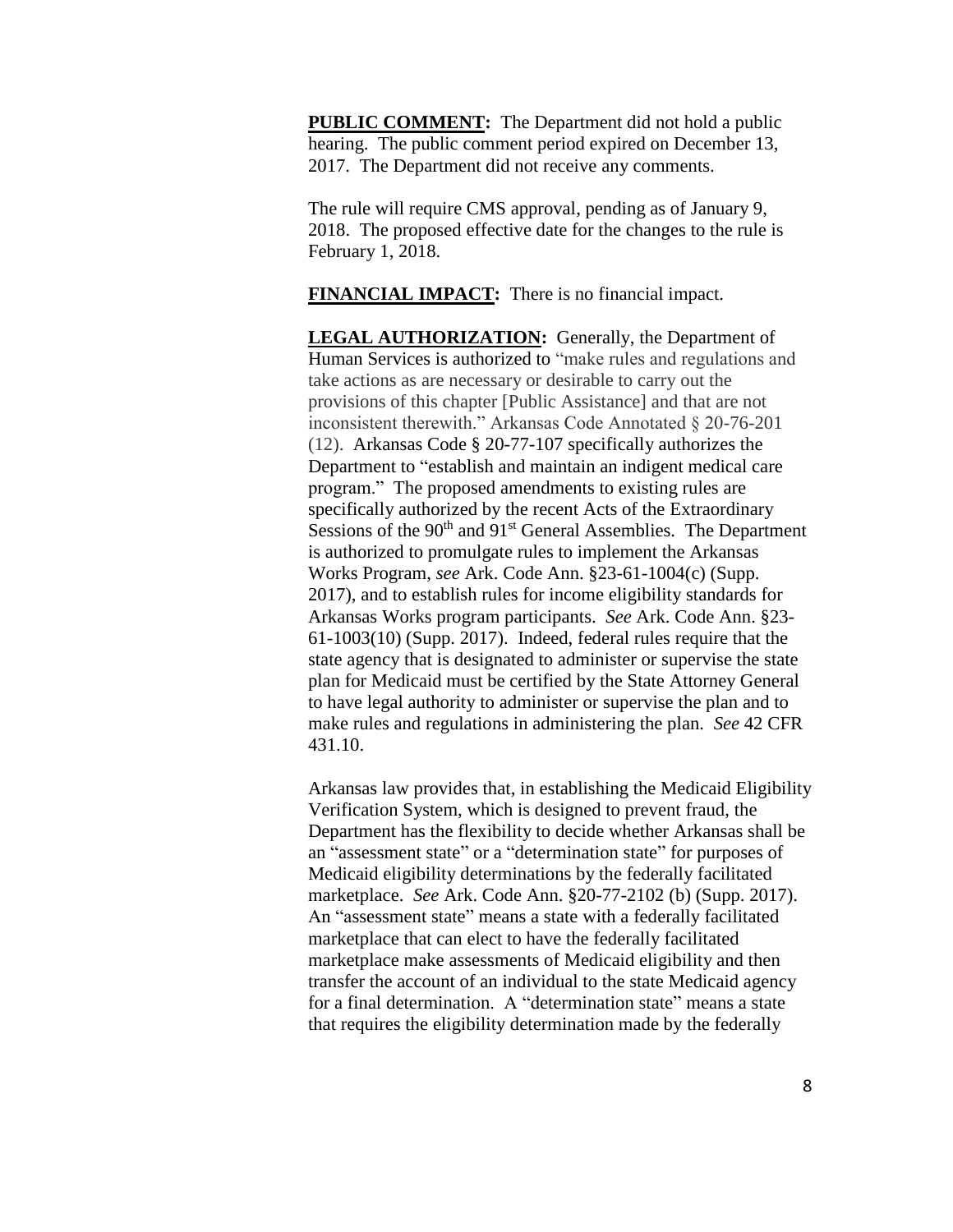facilitated marketplace to be accepted by the state Medicaid agency.

Under federal rules, Arkansas has discretionary authority to consider reasonably predictable future income or loss of income and to elect to use projected annual income for the Medicaid eligibility determination. *See* 42 CFR 435.603(h).

## **4. DEPARTMENT OF HUMAN SERVICES, DEVELOPMENTAL DISABILITIES SERVICES (Melissa Stone)**

#### **a. SUBJECT: DDS Policy 1035: Agency Definition of Disability/Eligibility for Services**

**DESCRIPTION:** DDS is proposing changes to DDS Policy #1035, which sets forth the definition of developmental disability for all DDS services and programs.

Policy #1035 is derived from Ark. Code Ann. § 20-48-101, which defines "developmental disability." That statute has been modified several times, but the policy has not been amended to track the statutory language. The amendment brings Policy #1035 in line with Ark. Code Ann. § 20-48-101.

**PUBLIC COMMENT:** A public hearing was held on December 4, 2017. The public comment period expired on December 8, 2017. The Department received no comments.

The proposed effective date is February 1, 2018.

**FINANCIAL IMPACT:** There is no financial impact.

**LEGAL AUTHORIZATION:** The Department's Division of Developmental Disabilities Services is responsible for the overall coordination of services for Arkansans with developmental disabilities. The authority for the revision to update its policy is found in Chapter 48 of Title 20 of the Arkansas Code, which provides for the Treatment of the Developmentally Disabled. The definition of "developmental disability" includes a disability that is attributable to an intellectual disability, cerebral palsy, spina bifida, Down syndrome, epilepsy, or an autism spectrum disorder. *See* Ark. Code Ann. §20-48-101(2) (Repl. 2014).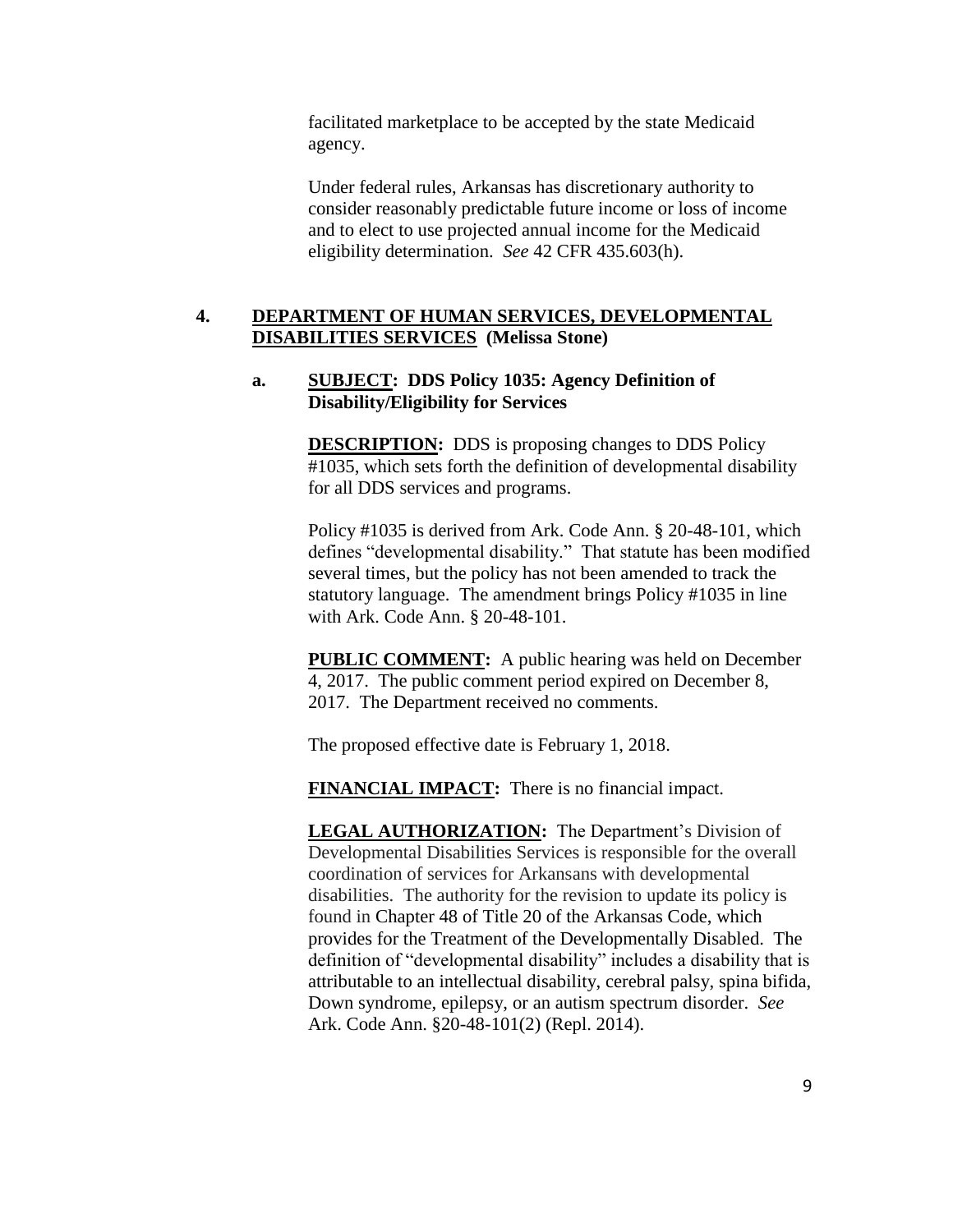#### **b. SUBJECT: DDS Policy 1087: Criminal Records Check**

**DESCRIPTION:** DDS is proposing changes to DDS Policy #1087, which sets forth the process and policy used to conduct criminal records checks on employees and owners of DDS providers.

This updates Policy 1087 to conform to federal and state law regarding conducting criminal records checks. The duplicative language found in the Standards for Conducting Criminal Record Checks for Employees of Developmental Disabilities Service Providers will also be repealed.

**PUBLIC COMMENT:** A public hearing was held on December 4, 2017. The public comment period expired on December 8, 2017. The Department received no comments.

The proposed effective date is February 1, 2018.

**FINANCIAL IMPACT:** There is no financial impact.

**LEGAL AUTHORIZATION:** The Department of Human Services' Division of Developmental Disabilities Services ("DDS") is responsible for the overall coordination of services for Arkansans with developmental disabilities. The authority for the revision to update DDS's criminal records check policy is found in Chapter 38 of Title 20 of the Arkansas Code, which provides the procedures for the Department's Criminal Background Checks applicable to service providers, operators, employees or potential employees of a service provider. *See* Ark. Code Ann. §20-38-101, et seq. (Supp. 2017).

Additional authority is found in Chapter 48 of Title 20, concerning Treatment of the Developmentally Disabled, which requires DDS to establish by rule requirements for criminal history records checks for applicants and employees of certified providers of an alternative community services waiver program, an early intervention program, or a nonprofit community program. *See* Ark. Code Ann. §20-48-812(a), (e) (Repl. 2014).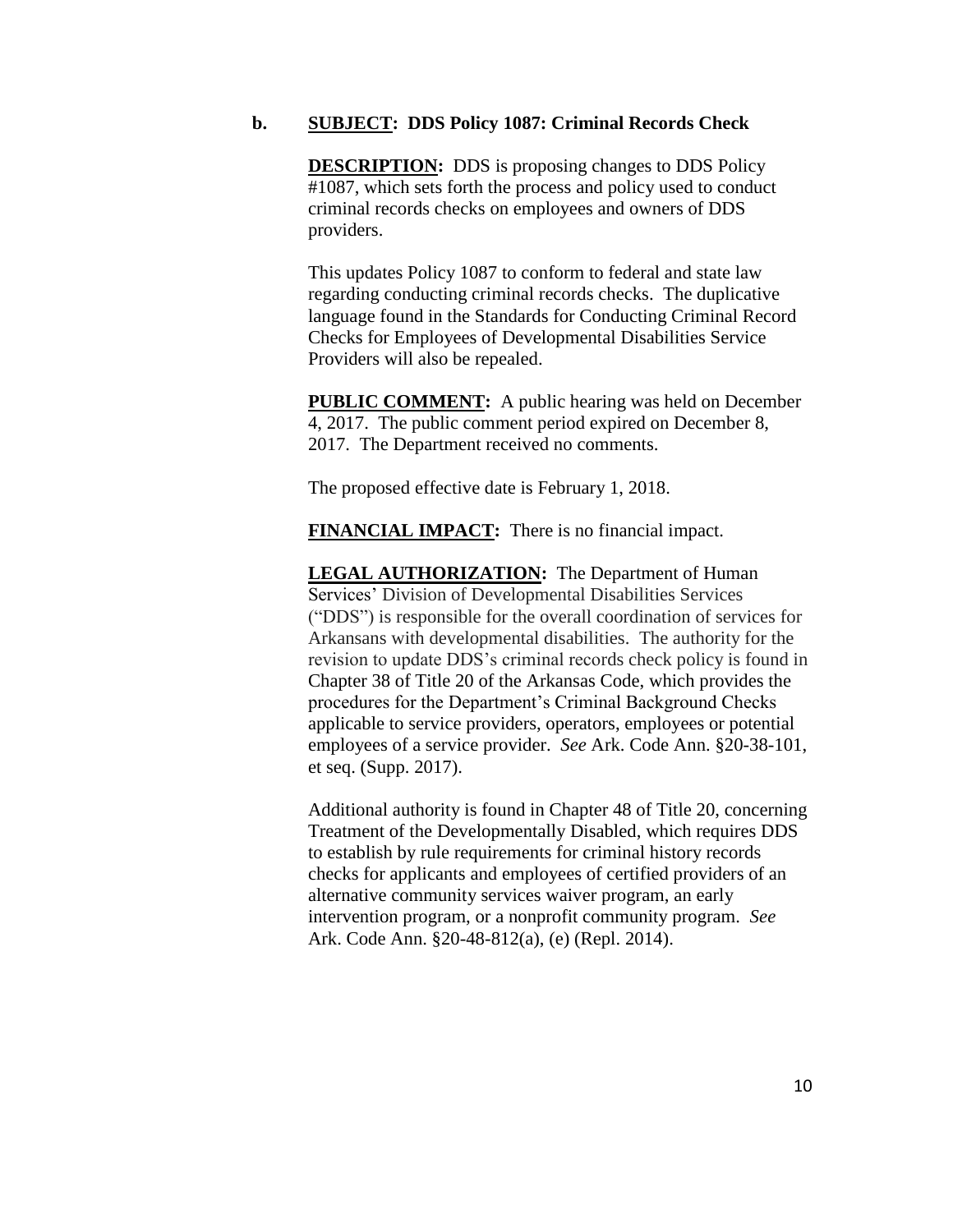## **5. DEPARTMENT OF HUMAN SERVICES, OFFICE OF FINANCE AND ADMINISTRATION (Misty Eubanks)**

# **a. SUBJECT: Social Services Block Grant Pre-Expenditure Report for SFY July 1, 2017 – June 30, 2018**

**DESCRIPTION:** This is the Social Services Block Grant Pre-Expenditure Annual Report for July 1, 2017 through June 30, 2018, and it is submitted in order for the state to receive SSBG funds. Social Services Block Grant enables states to claim limited federal funds to provide social services designed to assist individuals or families to become less dependent on others for financial support or personal care; to protect children and adults from neglect, abuse, or exploitation, and to provide family maintenance; to avoid unnecessary or premature institutionalization; and to gain appropriate placement if institutionalization is necessary.

**PUBLIC COMMENT:** No public hearing was held. The public comment period expired on November 28, 2017. The Department received no comments.

The proposed effective date for the revisions to the report is February 1, 2018.

**FINANCIAL IMPACT:** There is no financial impact.

**LEGAL AUTHORIZATION:** Federal law amended title XX of the Social Security Act establishing the Social Services Block Grant (SSBG), from which funds are allocated to states to support social services for vulnerable children, adults, and families. States have broad discretion in the specific services they support with SSBG funds and may tailor these funds over time to changes in the needs of their populations. Federal law authorizing SSBG requires the state to develop (with public input), and to submit to the federal government, an annual SSBG Pre-Expenditure Report and an interim, revised SSBG Pre-expenditure Report if the planned use of SSBG funds changes during the year.

The Department of Human Services is authorized to "make rules and regulations and take actions as are necessary or desirable to carry out the provisions of this chapter [Public Assistance] and that are not inconsistent therewith." Arkansas Code Annotated § 20- 76-201 (12). The Department also has the authority to assure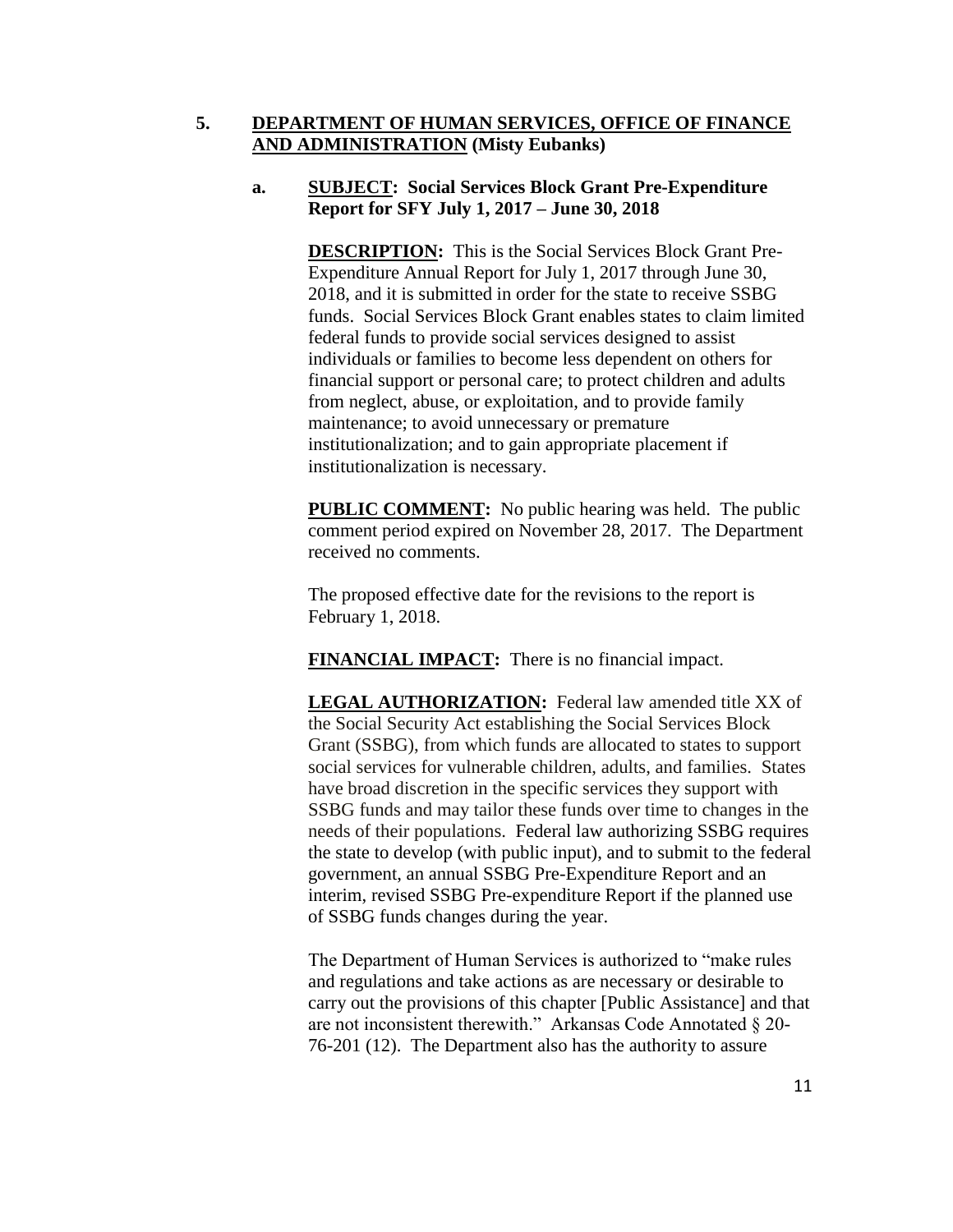conformity with all applicable federal dictates with the power to, by rule, adopt or implement all federal statutes, rules, and regulations as may be currently in force, or as may be adopted or amended, when such rule is necessary to conform to federal statutes, rules, and regulations affecting programs administered or funded by or through the Department. *See* Ark. Code Ann. §25- 10-129(b) (Supp. 2017).

The DHS Office of Finance is responsible for the overall management and administration of the SSBG program, including centralized planning, policy development, financial management, financial standards, overall financial monitoring, and reporting.

#### **6. ARKANSAS INSURANCE DEPARTMENT (Booth Rand)**

#### **a. SUBJECT: Rule 115: Prior Authorization Transparency Act**

**DESCRIPTION:** This proposed Rule implements a provision within Act 815 of 2017, "An Act to Clarify Various Provisions of the Prior Authorization Transparency Act" (hereafter, the Prior Authorization Act"). The provision is codified in Ark. Code Ann. § 23-99-1113(a)(2)(A) and requires the Insurance Commissioner to issue a rule on or before January 1, 2018, to define which "benefit inquiries" are subject to the Prior Authorization Act.

AID is proposing in this Rule to provide a definition and description of which medical provider "benefit inquiries" are subject to the protocols governing healthcare services and prescription drugs that are subject to the Prior Authorization Act. A "benefit inquiry" is simply a medical provider or pharmacy benefit inquiry about prospective coverage or payment which is made to a healthcare insurer or HMO for future services or drugs-- -services or drugs which are however not on an insurer list requiring prior approval.

During the 2017 legislative session, in meetings with Act 815's sponsor (Senator Irvin) and the medical providers and health insurers, the issue was discussed about which "benefit inquiries" would be subject to the Prior Authorization Act. This was discussed or debated because "benefit inquiries" subject to the Act would enjoy all of the many protections of that Act, including a 2 day turn around on review, a restriction on rescission, and other protections. The sponsor and AID and various affected industries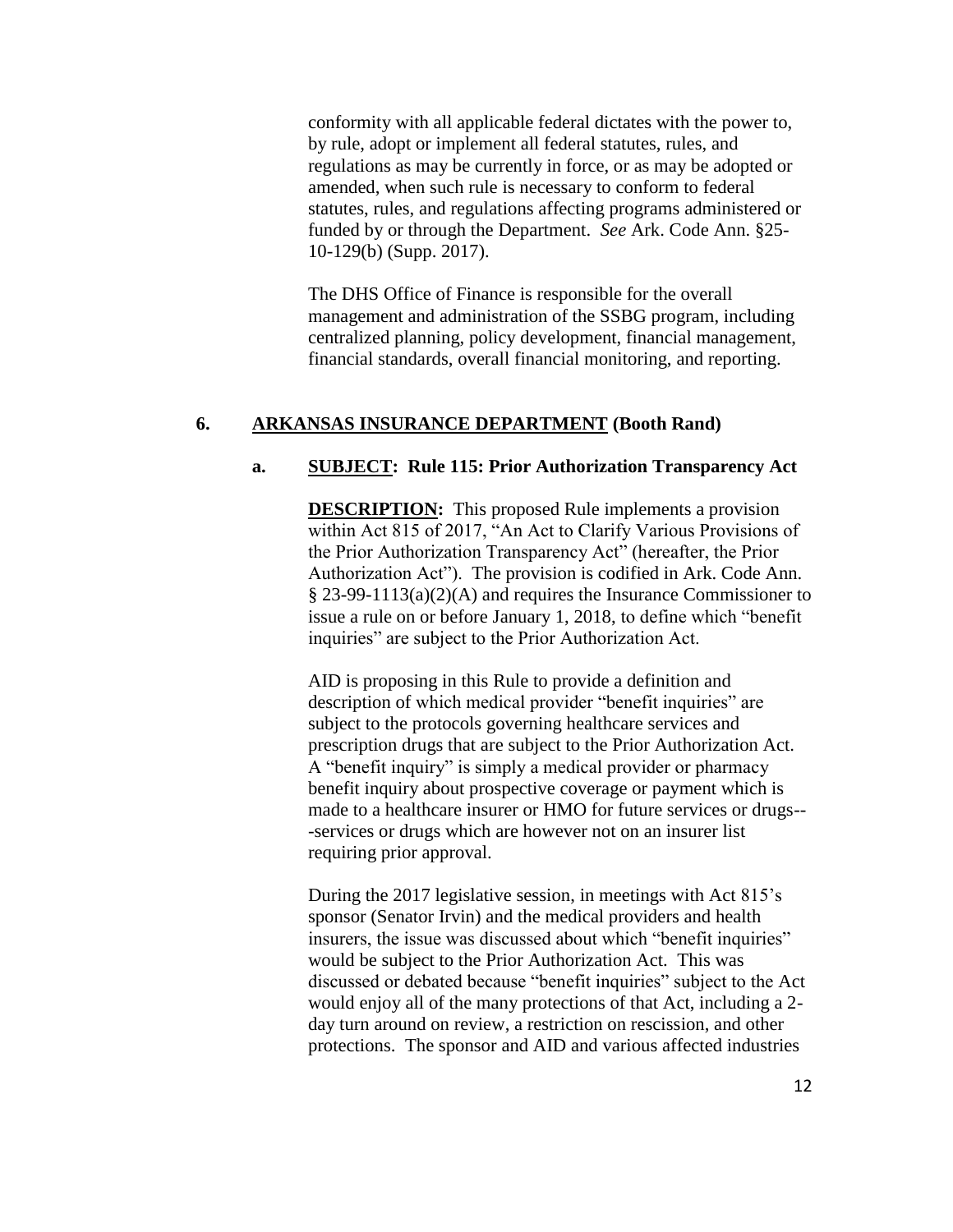were unable to define the term, "benefit inquiry," during the time frame of that session. In general, the medical providers wanted little limitation as to which benefit inquiries would be subject to the Act, however the health insurers wanted benefit inquiries to involve significant potential claims. The sponsor deferred to AID to define this term by Rule in Section 10 of the Act.

This proposed Rule amends the pre-existing Rule on Prior Authorization which implemented earlier versions of prior authorization requirements. This proposed Rule accomplishes three (3) purposes: (1) it provides a definition not in the Prior Authorization Act of a "benefit inquiry" [in Section 4]; (2) it describes the manner and threshold amount for a "benefit inquiry" [in Section 10]; and (3) corrects and updates earlier rule language to be consistent with more recently enacted legislation in 2017 in Act 815.

#### **Section 4**

Section 4 of the proposed rule provides a definition of a "benefit inquiry." This term is not defined in the Act. The proposed definition however is consistent with the meaning of this term as understood by the sponsor, Department and affected industry. It is not controversial. It is simply an inquiry for benefits or payment by a healthcare provider for a prospective service or drug which is not already required to be pre-authorized by a health insurer. The terms in the definition referring to "Healthcare provider, Healthcare insurer, etc.," are all references to the definitions in Act 815. AID did make the requirement here that the provider making the inquiry must be an Arkansas-licensed provider and also the provider has to make an inquiry for a service or drug for a valid member under an active policy to prevent providers from simply calling insurers to shop or survey payment rates.

### **Section 10**

Section 10 implements the Act upon "benefit inquiries" defined in Section 4 of the rule. AID decided to apply a \$1,500 claim threshold to the benefit before it would be subject to prior authorization requirements. The insurers wanted a higher threshold of \$2k and above, the medical providers wanted a lower threshold of \$1k on the claims. AID adopted a threshold somewhat in the middle of the respectively desired amounts, trying to exclude trivial or insignificant service inquiries being subject to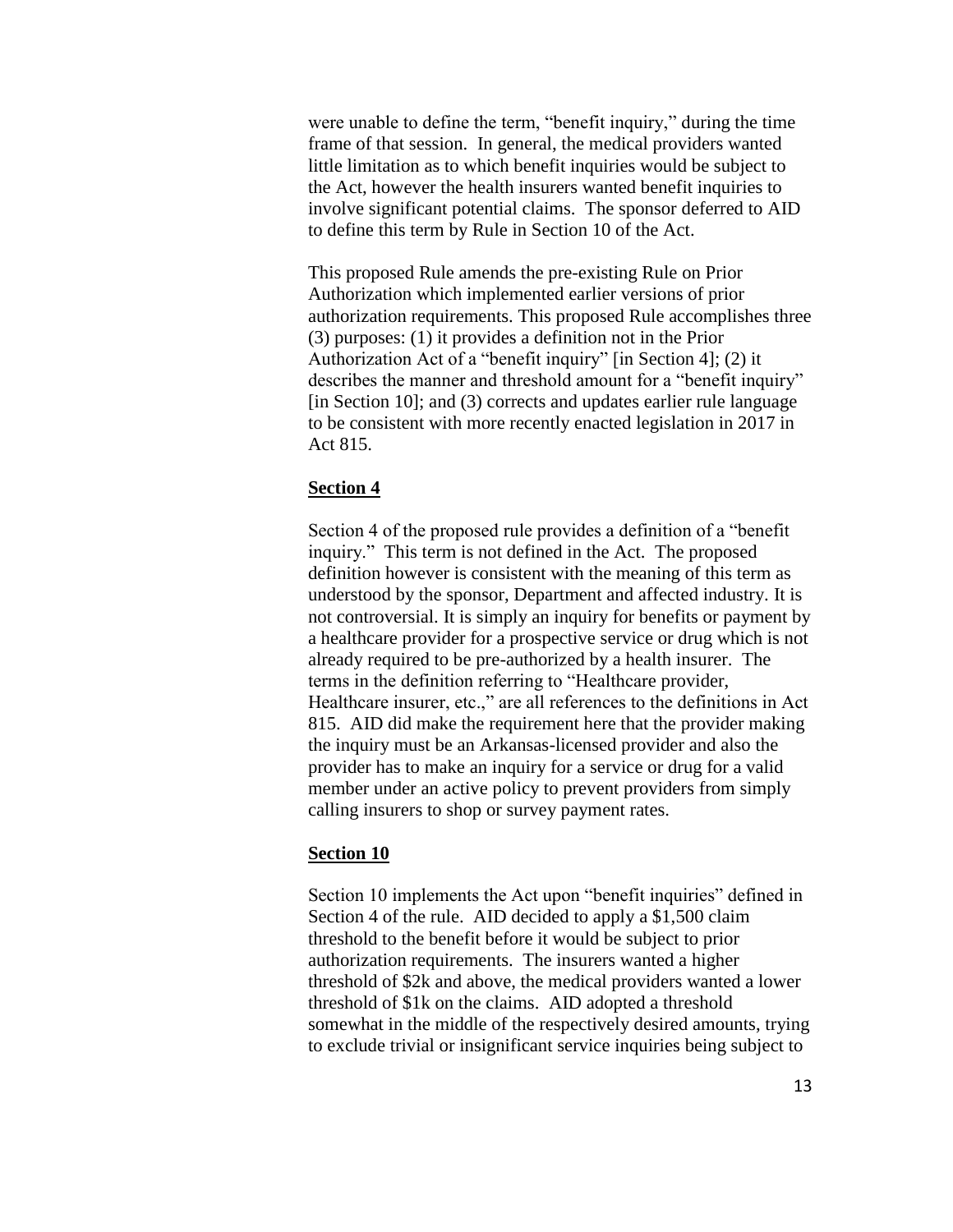all the Act's controls. Another insurer wanted to use a list of medical services, with no numerical claim amount thresholds, which would be "benefit inquiries," subject to prior authorization. AID decided to use monetary amounts to avoid having to amend this Rule each year to add, remove or modify designated services. Section 10 also permits the provider to be making the inquiry whether in-network or out of network. There was some discussion about whether the provider should be required to be in-network with that health insurer or HMO.

**PUBLIC COMMENT:** A public hearing was held on December 8, 2017. The public comment period expired on the same date. The Arkansas Insurance Department (AID) provided the following public comments:

# **Public Comments**

## *(AID responses in italics)*

AID held its administrative hearing on December 8, 2017. AID received 5 public comment letters and 3 public comments in testimony during the administrative hearing.

AID submitted into the administrative record a public comment letter from Arkansas Blue Cross and Blue Shield ("ABCBS") dated August 7, 2017. ABCBS submitted draft language requesting adoption of a list of medical services to be used to determine which benefit inquiries would be subject to the Prior Authorization law. ABCBS also suggested requiring the provider to be Arkansas licensed and to be in-network with the insurer.

*AID RESPONSE: AID did not want to adopt a generalized list of services due to the concern that AID would have to amend, add or modify medical services each year in the rule. AID preferred a simple numerical claim amount. AID adopted the suggestion to require the provider to be Arkansas licensed. AID did not however adopt a restriction that the provider be an in-network provider. AID believes there exist many consumers obtaining out of network services and sees no practical benefit for an in-network restriction.* 

AID submitted into the administrative record a public comment letter from Ambetter dated August 8, 2017. Ambetter requested using a monetary amount and claim threshold to apply for benefit inquiries. Ambetter requested excluding prescription drugs from benefit inquiries subject to prior authorization. *AID RESPONSE: AID adopted a monetary threshold. AID believes including prescription drugs for prior authorization is consistent with Act 815 which defines Healthcare services to include*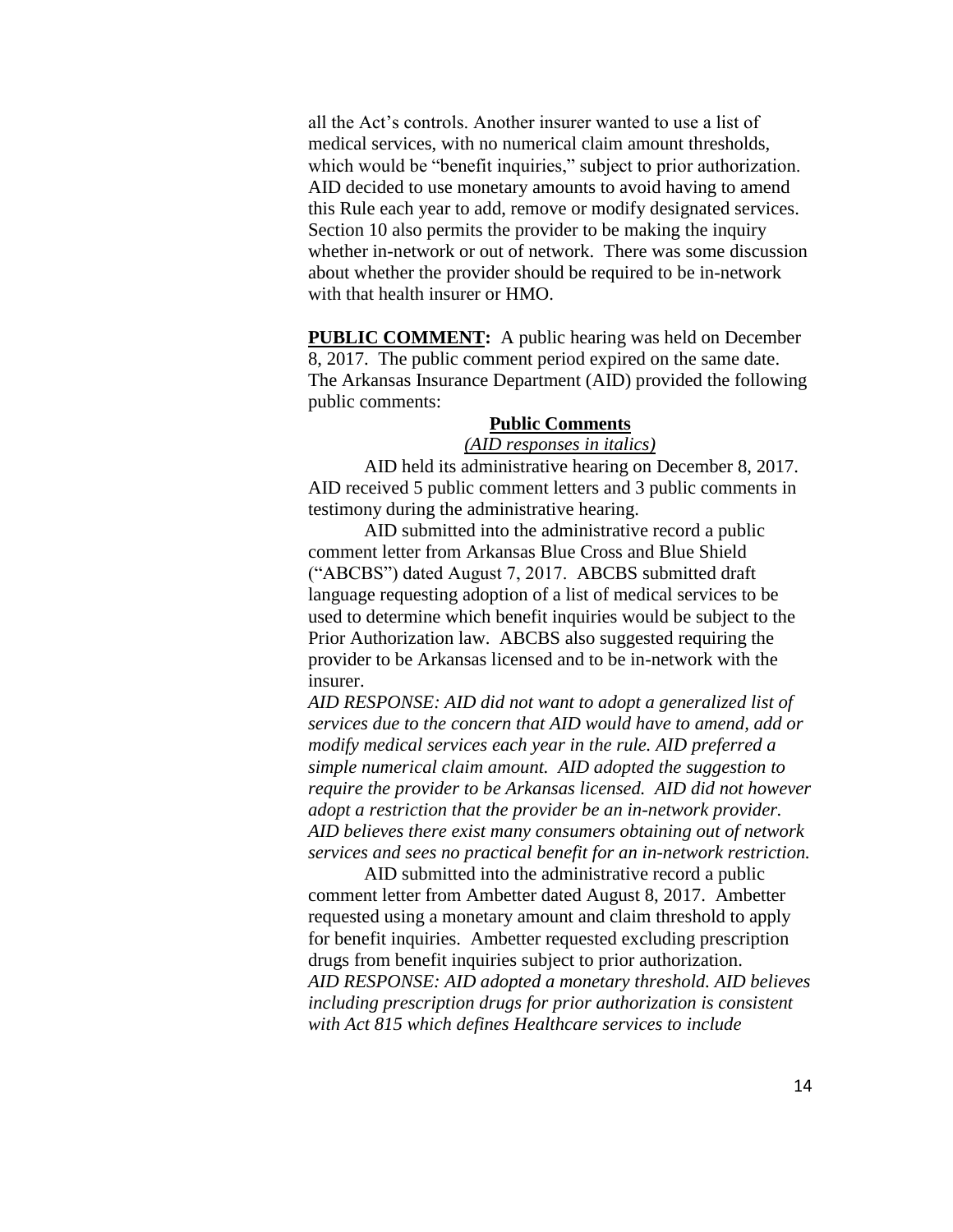## *prescription drugs in 23-99-1103(10)(A). We therefore have no latitude to exclude prescription drugs.*

AID submitted into the administrative record a public comment letter from the Arkansas Medical Society ("AMS") dated August 8, 2017. AMS requested a \$1k monetary threshold for benefit inquiries, suggested that the inquiries include both innetwork and out of network inquiries, and, finally had no objection to limiting the inquiries to an Arkansas licensed provider. *AID Response: AID adopted all of these suggestions but instead opted to use a \$1,500 claim threshold instead of a \$1k claim threshold.* 

AID submitted into the administrative record a public comment letter from United Healthcare ("UHC") dated August 8, 2017. UHC requested using a monetary threshold as a gauge for benefit inquiries subject to prior authorization, suggested requiring the provider making an inquiry on behalf of the patient that the patient be a valid member under an active policy, and UHC requested that the provider be required to be in-network. *AID Response: AID adopted using a monetary threshold, AID adopted requiring an active policy and member. AID however would apply the rule to also include out of network inquiries due to the number of our consumers obtaining out of network services, and the need for such patients and providers to understand coverage and payment limitations of the health insurer given the fact that in-network providers would be better positioned to know those limitations already, out of network providers, less so.* 

AID submitted into the record a public comment letter from QualChoice health plans ("QCA") dated August 8, 2017. QCA suggested using a \$5k claim threshold for benefit inquiries, requested the claim threshold to apply to allowed charges and requested the insurer be allowed to request medical necessity information.

*AID Response: AID believes a 5k threshold is too high to capture many family practice or clinic inquiries, AID believes using allowed charge versus billed charges complicates or restricts out of network providers from making inquiries because they are not subject to network allowances as clearly and efficiently as innetwork providers, AID believes the insurer can already make the request for medical necessity information if the inquiry relates to medical necessity to the same extent as all services are allowed that review under the prior authorization requirements.* 

AID received into the administrative record testimonial comments from ABCBS, QCA, AMS, and UHC during the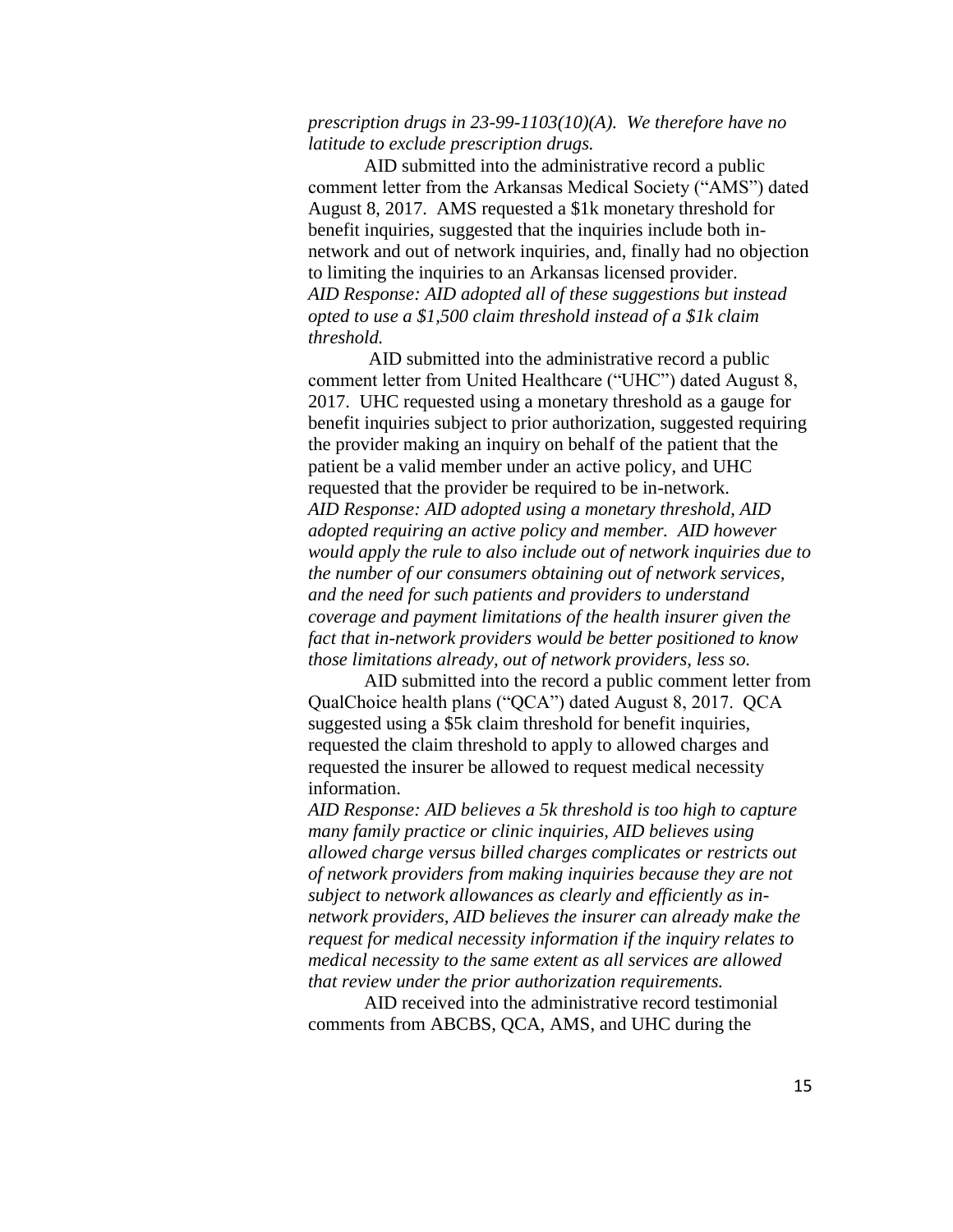December 8, 2017, hearing. All of these comments were largely the same as stated above in their letters.

The proposed effective date is pending legislative review and approval.

**FINANCIAL IMPACT:** There is no financial impact.

**LEGAL AUTHORIZATION:** The State Insurance Department may promulgate rules for the implementation of the Prior Authorization Transparency Act. *See* Ark. Code Ann. 23-99-1118 (Supp. 2017). Act 815 of 2017, sponsored by Senator Missy Irvin, required the Insurance Department to issue a rule, on or before January 1, 2018, that defines which benefits are subject to the prior authorization requirements under the Prior Authorization Act. *See* Ark. Code Ann. §23-99-1113(a)(2)(A) (Supp. 2017).

#### **b. SUBJECT: Rule 27: Minimum Standards for Medicare Supplement Policies**

**DESCRIPTION:** AID is proposing to amend various sections of AID Rule 27. AID Rule 27 is AID's "Medigap" rule or Medicare Supplement Rule. This Rule is AID's Medigap or Medicare Supplement Rule which was first promulgated in 1981. It is currently approximately over 100 pages long, although it is important to note for the current proposed rule changes, we are only adding two sections to this Rule. The Rule provides standards for Medigap insurance sold in this State. Medigap insurance is private insurance which is purchased by Medicare beneficiaries to cover benefits or out of pocket costs that Medicare does not cover. Medigap benefits are largely affected by Federal law with deference given to States in wide areas to regulate and administrate the products. There are 10 Medigap plan types available, and each plan is labeled with a different letter that corresponds with a certain level of coverage. As a general rule, the more out of pocket costs are covered in the plan, the higher the premium. Plans "F" and "C" cover most, if not all out of pocket Medicare costs.

AID is proposing to amend its Rule 27 and add two more sections.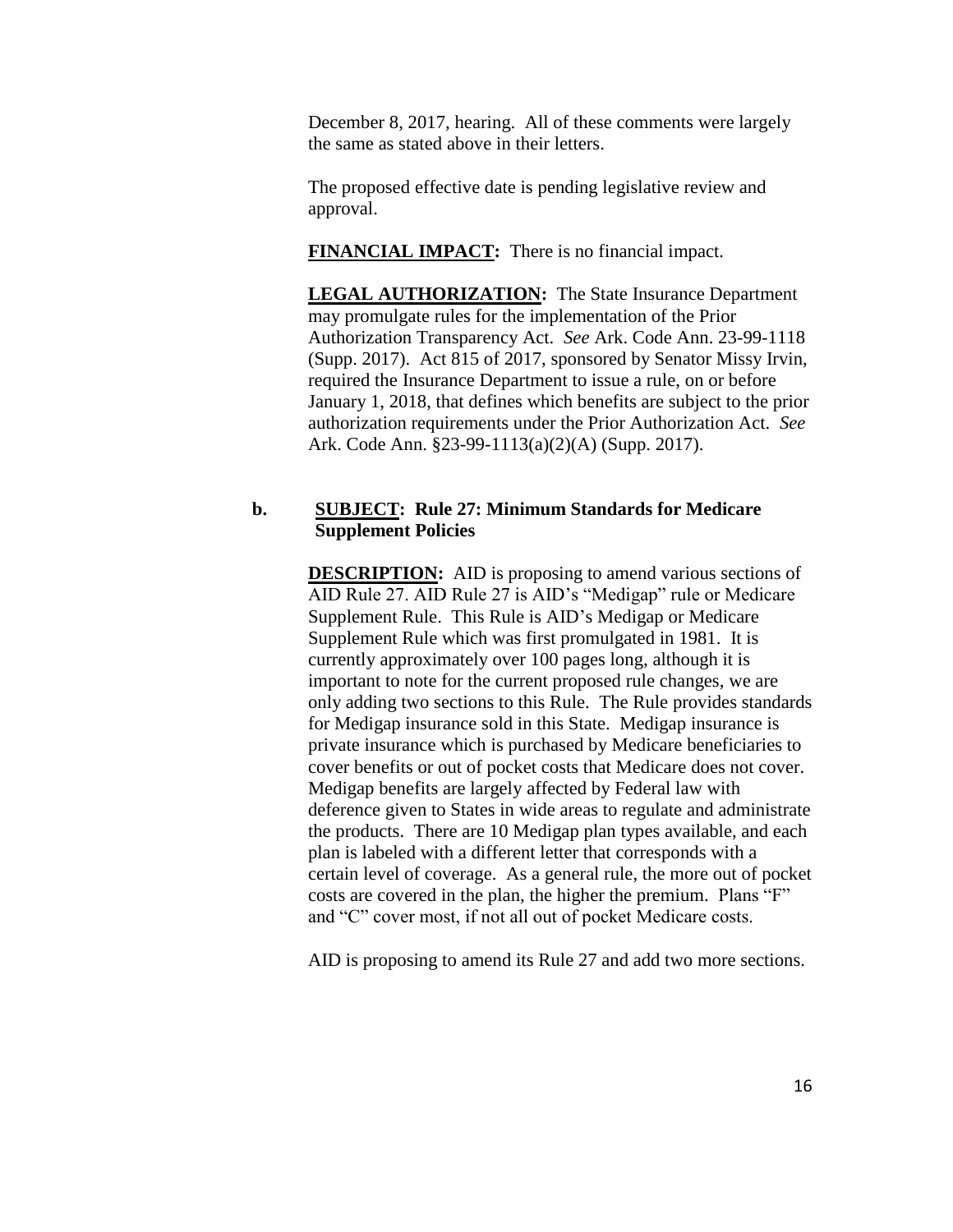#### **Addition of Section 9.2**

Section 9.2 is added to comply with the Medicare Access and CHIP Reauthorization Act of 2015 (MACRA). MACRA prohibits Medigap issuers from selling Medigap Plans, "C," and "F" for Medicare beneficiaries turning 65 after 2020. The reason behind this is that the federal government maintains that such products permit the beneficiary to use or utilize more Medicare covered services, driving up the federal Medicare costs. The NAIC has worked with the federal government and states for adequate language to implement this prohibition and developed rule language to comply with federal law. In the absence of state law changes, the federal government will pre-empt state laws on this issue who have not adopted these reforms under MACRA. This is amended into Section 9.2 of this rule.

#### **Addition of Section 27**

Section 25 of this proposed Rule is AID's implementation of Senator Rapert's sponsored Act 684 of 2017. The Act (attached) requires Medigap issuers to make a Medigap product available to persons under 65 who are on Medicare and federal disability under federal law. There exists language in the current rule which prohibits the sale of such products to anyone under 65. Therefore, AID has amended the Rule to add Section 25, to require Arkansas Medigap issuers to make available at least one of the Medigap plans, to persons on disability. The proposed Section 25, requires the issuers to make available a Medigap plan no later than July 1, 2018. The Medigap disability applicants are rated uniformly within the particular Medigap plan designated for disability enrollees; however, they are separately rated from the age 65 plus plans.

Act 684 of 2017 requires AID to have this rule reviewed and approved by the Senate Committee of Insurance and Commerce before January 1, 2018. AID presented this Rule and discussed the findings to the Committee on December 5, 2017. The Committee reviewed and approved this Rule and proposed changes on December 5, 2017.

**PUBLIC COMMENT:** A public hearing was held on October 23, 2017. The public comment period expired on October 23, 2017. The Arkansas Insurance Department (AID) provided the following public comments: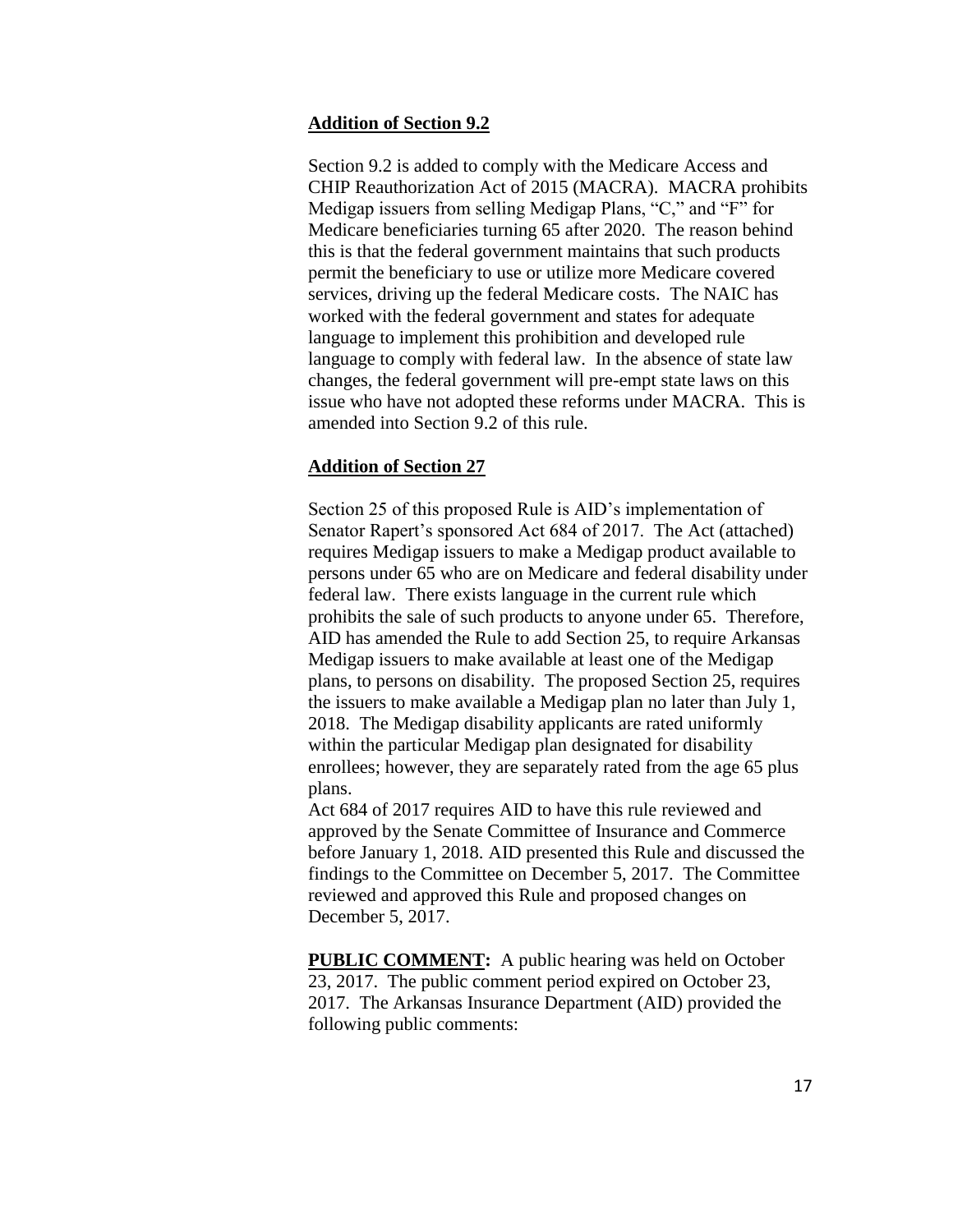#### **Public Comments**

*(AID responses in italics)*

AID held its administrative hearing on October 23, 2017. AID received 2 public comment letters.

AID submitted into the administrative record a public comment letter from Fresenius Medical Care dated October 19, 2017. The medical center requested a Medigap plan to be available to persons who Medicare under 65 who have End Stage Renal disease.

*AID RESPONSE: the current proposed rule makes a product available to anyone on federal Medicare and disability and there is no carve out for End Stage Renal Disease.* 

The medical center requested that the policies available to disability applicants be priced or rated the same as those above 65 years of age.

*AID RESPONSE: our position on this is to allow these applicants to be rated separately to the above 65 age group to reduce premium increases in the above 65 age group. AID however is requiring that WITHIN the product made available to disability applicants, the individuals are rated equally and uniformly.* 

AID submitted into the administrative record a public comment letter from the America's Health Insurance Plans (AHIP) dated October 19, 2017. AHIP requested delaying implementation on the disability availability Section 25 until 1-1-2019, so that the Medigap issuers won't be forced to immediately file and have approved policy language changes on the effective date of the Rule, to meet open enrollments in 2018. *AID Response: AID believes a 1-1-2019 is too long of a delay for Section 25, and decided to permit a mid-course effective date for Section 25, and has proposed to adopt a July 1, 2018 date, as opposed to an immediate effective date for Section 25, such that a Medigap issuer can wait no longer than July 1, 2018 to make a Medigap product available to a disability applicant. Medigap issuers are however free to make one available immediately after the effective date of the rule, after approval of the policy by AID.* 

AID received live public comments during the administrative hearing on October 23, 2017. Attorney Kendra Pruitt from the Mitchell Law Firm representing AHIP presented the same concerns AHIP expressed in its October 19, 2017 letter. *AID's response to this comment is the same as the AID response in the immediately above paragraph.* Leverne Clements, who works in SHIIP, the Senior Health Insurance Information Program, asked about why Plans "C" and "F" will no longer be available.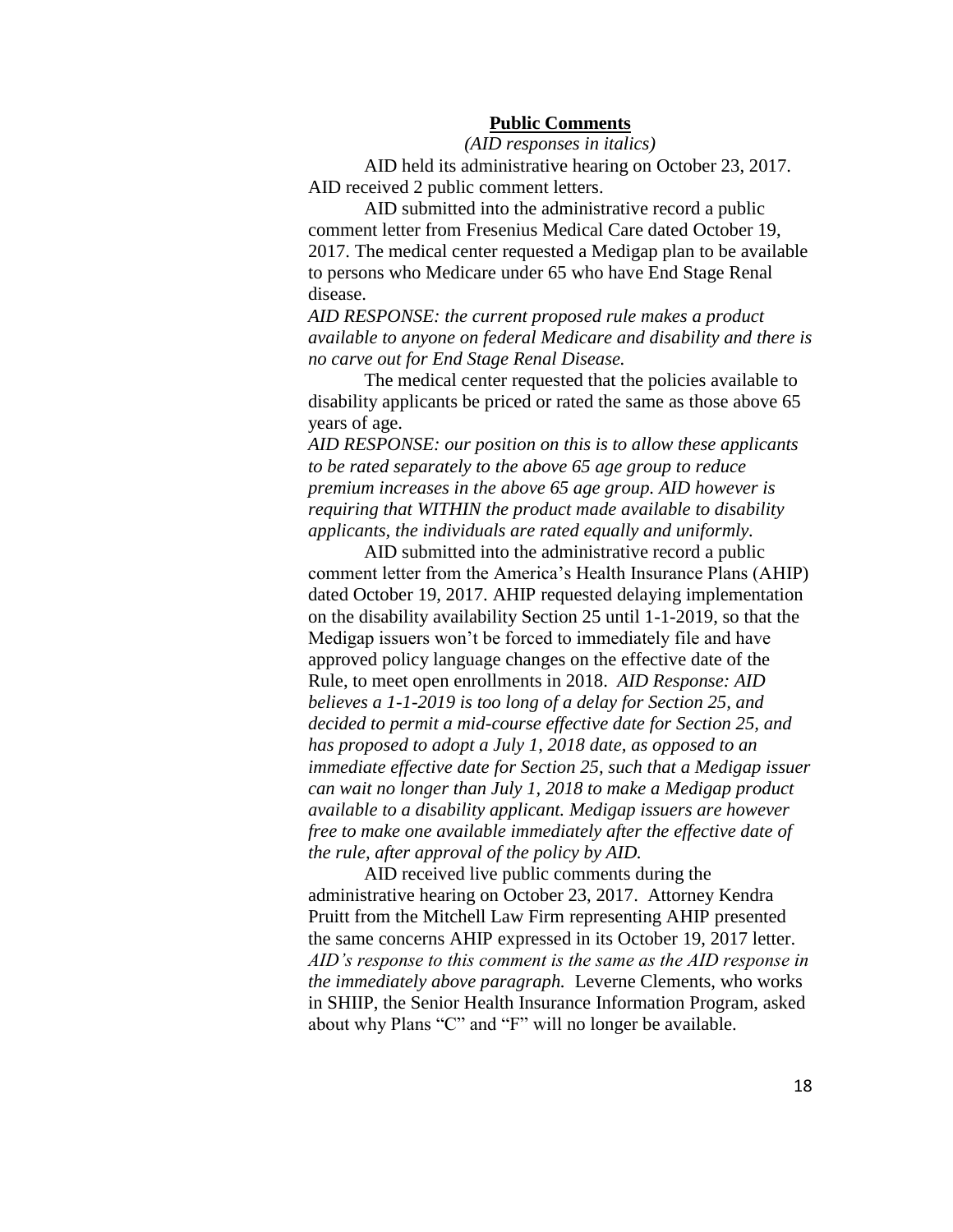*AID's response was that that decision was made by the federal government and MACRA, but that change will be implemented for new enrollees in 2020.* 

The proposed effective date is pending legislative review and approval.

**FINANCIAL IMPACT:** There is no financial impact.

**LEGAL AUTHORIZATION:** The Medicare Access and CHIP Reauthorization Act of 2015 (MACRA) made changes to Medigap policies that cover the Part B deductibles for "newly eligible" Medicare Beneficiaries on or after January 1, 2020. *See* Section 401 of the Medicare and CHIP Reauthorization Act ("MACRA"). States that want to retain regulatory authority over Medicare Supplement or "Medigap" products in their state must implement any changes to federal laws impacting Medicare Supplement policies. Failure to adopt the current laws could result in states losing regulatory authority over these products as authority would revert back to the federal government.

Act 684 of 2017, sponsored by Senator Jason Rapert, declared that the General Assembly intends to ensure that Arkansans have access to Medigap coverage that is currently available to individuals with disabilities residing in other states. The Act required the State Insurance Department to amend its Rule 27 to allow for the sale and purchase of certain policies of Medigap coverage by Arkansans who are under sixty-five (65) years of age and have Medicare due to a disability. The Act also required that, on or before January 1, 2018, the Department submit its proposed amendment of the rule to the Senate Committee on Insurance and Commerce for review and approval. The Department must also include written findings that address the Medigap premium assessment process and a written description of specific efforts it has taken to ensure that Medigap premiums that are made available under the proposed rule are competitively priced.

"The Insurance Commissioner shall adopt reasonable regulations to establish specific standards for policy revisions of Medicare supplement policies and certificates." Ark. Code Ann. §23-79- 404(c) (Repl. 2014)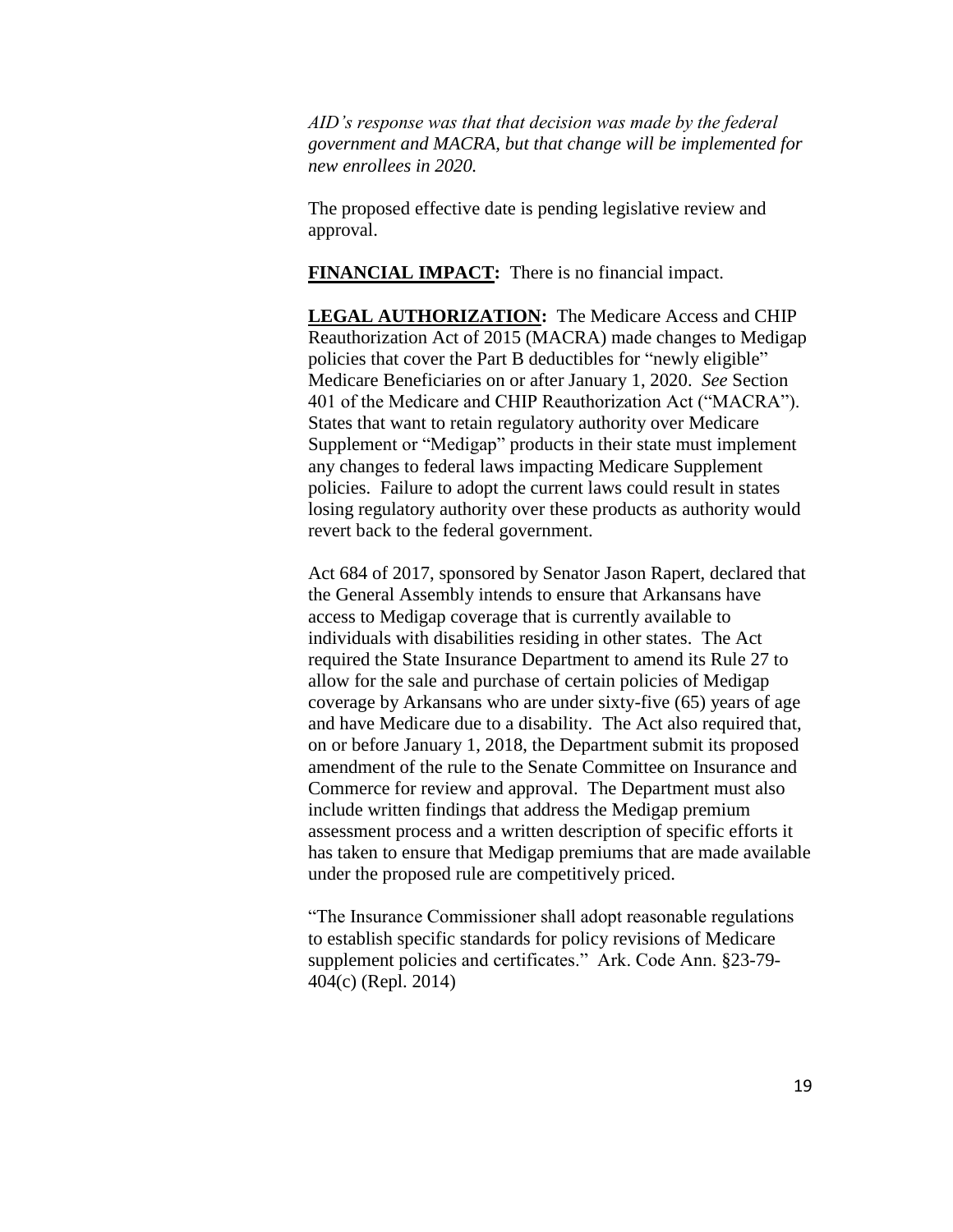# **7. STATE BOARD OF OPTOMETRY (Kevin O'Dwyer)**

# **a. SUBJECT: Prescription Drug Monitoring Program**

**DESCRIPTION:** Act 820 of 2017 required the State Optometry Board to amend Chapter V, Article IX Governing Prescribing Controlled Substances to include education requirements for prescribing physicians and potential involvement in the Prescription Drug Monitoring Program.

**PUBLIC COMMENT:** A public hearing was held on November 30, 2017, and the public comment period expired on that date. No public comments were submitted to the board. The proposed effective date is pending legislative review and approval.

**FINANCIAL IMPACT:** There is no financial impact.

**LEGAL AUTHORIZATION:** The State Board of Optometry is authorized to make rules and regulations for the administration and enforcement of Ark. Code Ann. § 17-90-101 *et seq*. *See* Ark. Code Ann. § 17-90-204(1). These rules implement Act 820 of 2017, sponsored by Senator Jeremy Hutchinson, which mandates prescribers to check the Prescription Drug Monitoring Program when prescribing certain medications. Under Act 820, the board is authorized to promulgate rules limiting the amount of Schedule II narcotics that may be prescribed and dispensed by licensees of the board. *See* Ark. Code Ann. § 17-90-204(8).

# **b. SUBJECT: Tele Optometry**

**DESCRIPTION:** Chapter 1, Article XIV has been amended to comply with Act 203 of 2017 which requires the Optometry Board to develop rules to govern tele optometry and establish a proper physician/patient relationship.

**PUBLIC COMMENT:** A public hearing was held on November 30, 2017, and the public comment period expired on that date. No public comments were submitted to the board. The proposed effective date is pending legislative review and approval.

**FINANCIAL IMPACT:** There is no financial impact.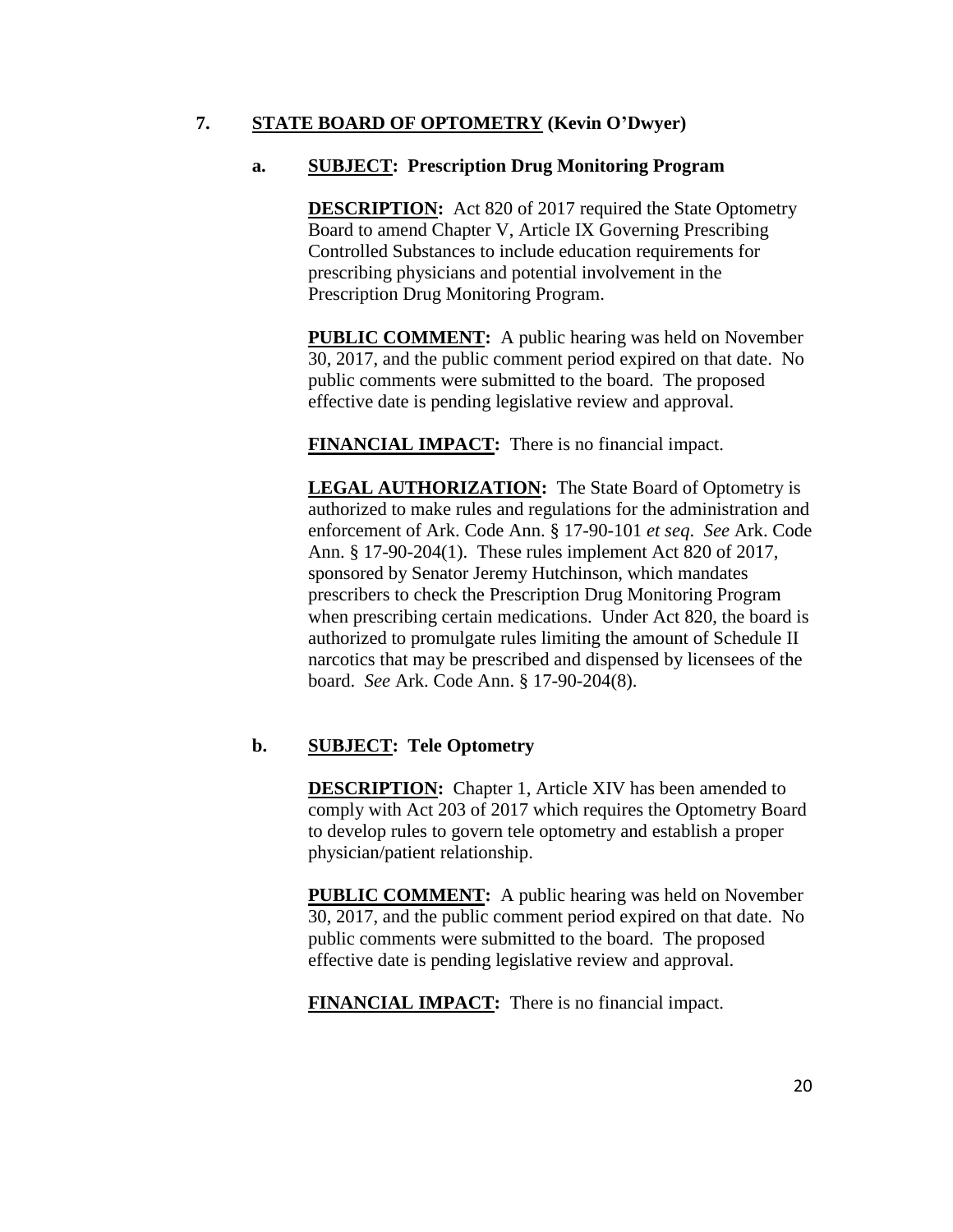**LEGAL AUTHORIZATION:** The State Board of Optometry is authorized to make rules and regulations for the administration and enforcement of Ark. Code Ann. § 17-90-101 *et seq*. *See* Ark. Code Ann. § 17-90-204(1). These rules implement Act 203 of 2017, sponsored by Senator Cecile Bledsoe, which creates the Telemedicine Act. State licensing and certification boards for a healthcare professional shall amend their rules where necessary to comply with this act. *See* Ark. Code Ann. § 17-80-406.

# **8. ARKANSAS SECURITIES DEPARTMENT (David H. Smith)**

#### **a. SUBJECT: Amendments to the Rules of the Arkansas Securities Commissioner**

**DESCRIPTION:** A summary of the Proposed 2017 Amendments to the rules of the Arkansas Securities Commissioner follows:

**Rule 204.01 General (Administration)** An additional form is adopted for a Uniform Notice of Regulation A – Tier 2 Offering.

**Rule 301.01(c) – Supervision Requirements** The provisions requiring a Business Continuity Plan are amended to more closely follow national model rules.

**Rule 302.02 – Investment Adviser Registration Procedure** Rule  $302.02(b)(1)(B)(iv)$  is amended to clarify required elements of advisory contracts used by investment advisers.

**Rule 302.02 – Investment Adviser Registration Procedure** Rule 302.02(h) is added to provide an exemption for certain investment advisers to private funds. This rule closely follows a national model rule.

### **Rule 306.01 – Records and Reports (Examinations) of**

**Investment Advisers** Language to existing required business records is amended to clarify that electronic copies of original communications may be kept as required records. Additional language was added to clarify required elements of advisory contracts used by investment advisers.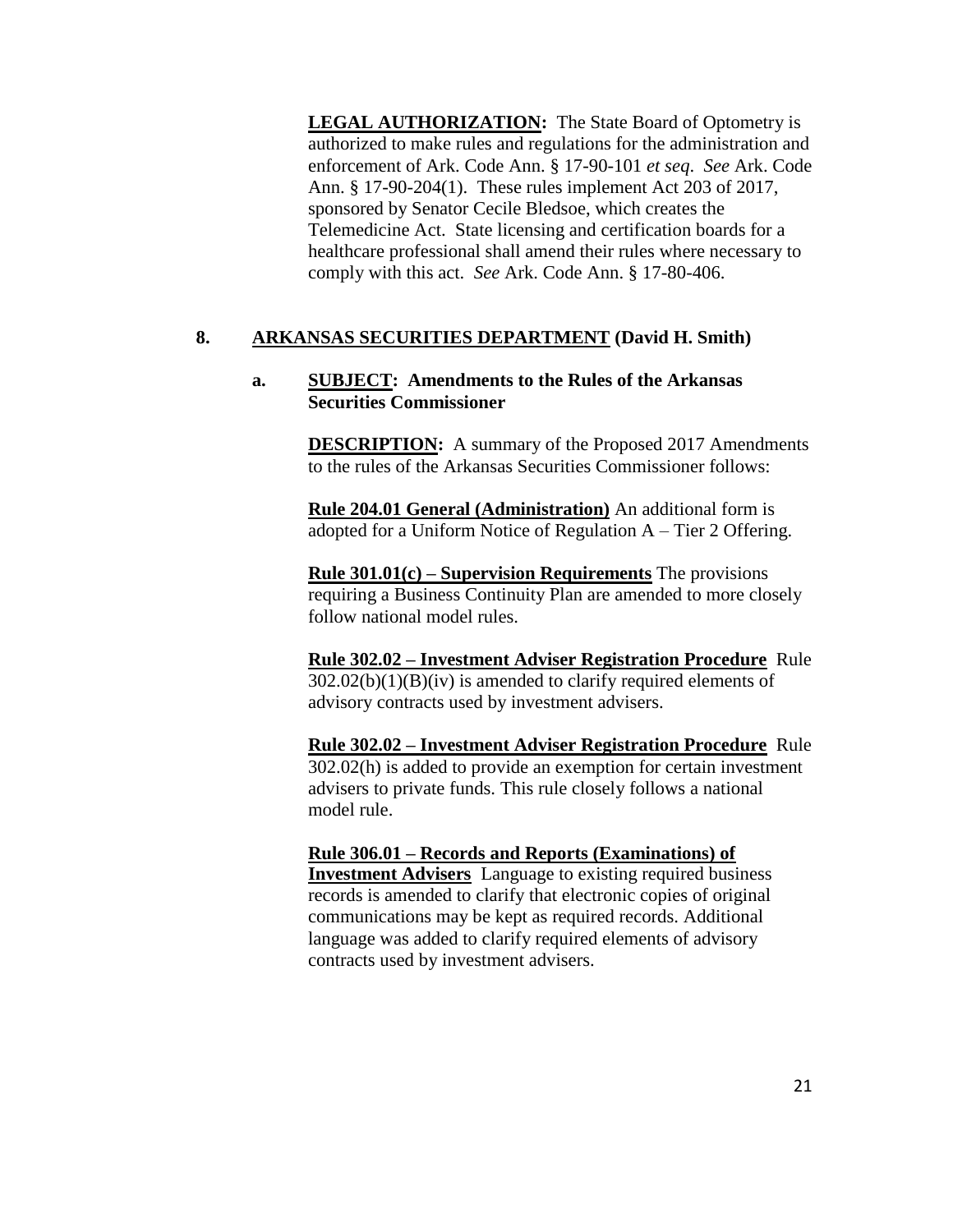**Rule 308.02 – Fraudulent, Deceptive, Dishonest, or Unethical Practices of Investment Adviser or Representative** Rules  $308.02(p)$  and (u) are amended to clarify required elements of advisory contracts used by investment advisers.

**Rule 309.01 – Protections of Vulnerable Adults from Financial Exploitation** This Rule adds a definition for clarity to the newly adopted legislation in Securities Act Section 23-42-309 that provided new protections for vulnerable adults.

**Rule 504.01 – Transactions Exempt under Section 23-42-504(a)**  Rule  $504.01(a)(12)$  is added to provide additional clarifying provisions to the newly adopted model exemption for Arkansasonly Crowdfunding Offerings in the Securities Act Section 23-42-  $504(a)(12)$ . This exemption will allow for easier business formation for projects involving one million dollars or less. Investors that are not accredited are restricted to investments of five thousand dollars or less.

**Rule 509.01 – Covered Securities (Notice Filings)** Rule 509.01(c) is amended to specify filing requirements for offerings made under Tier 2 of Federal Regulation A and Section 18(b)(3) of the Securities Act of 1933.

**Rule 604.13(b) – Summary Order** Rule concerning Summary Orders is amended for clarity.

**PUBLIC COMMENT:** A public hearing was held on November 28, 2017. The public comment period expired on November 28, 2017. The Securities Department provided the following comment and its response:

The Department received a November 20, 2017, letter submitted by the Financial Services Institute ("FSI"), an advocacy association comprised of members from independent financial advisers. In summary, FSI commended the Department for updating its business continuity and succession planning requirements and for including important protections against financial exploitation of vulnerable adults. They also suggested that some terms could be further defined.

In its offered modification to the proposed amended rules, the FSI suggests that the terms "fair and reasonable," used in the context that investor advisory contracts are required to be fair and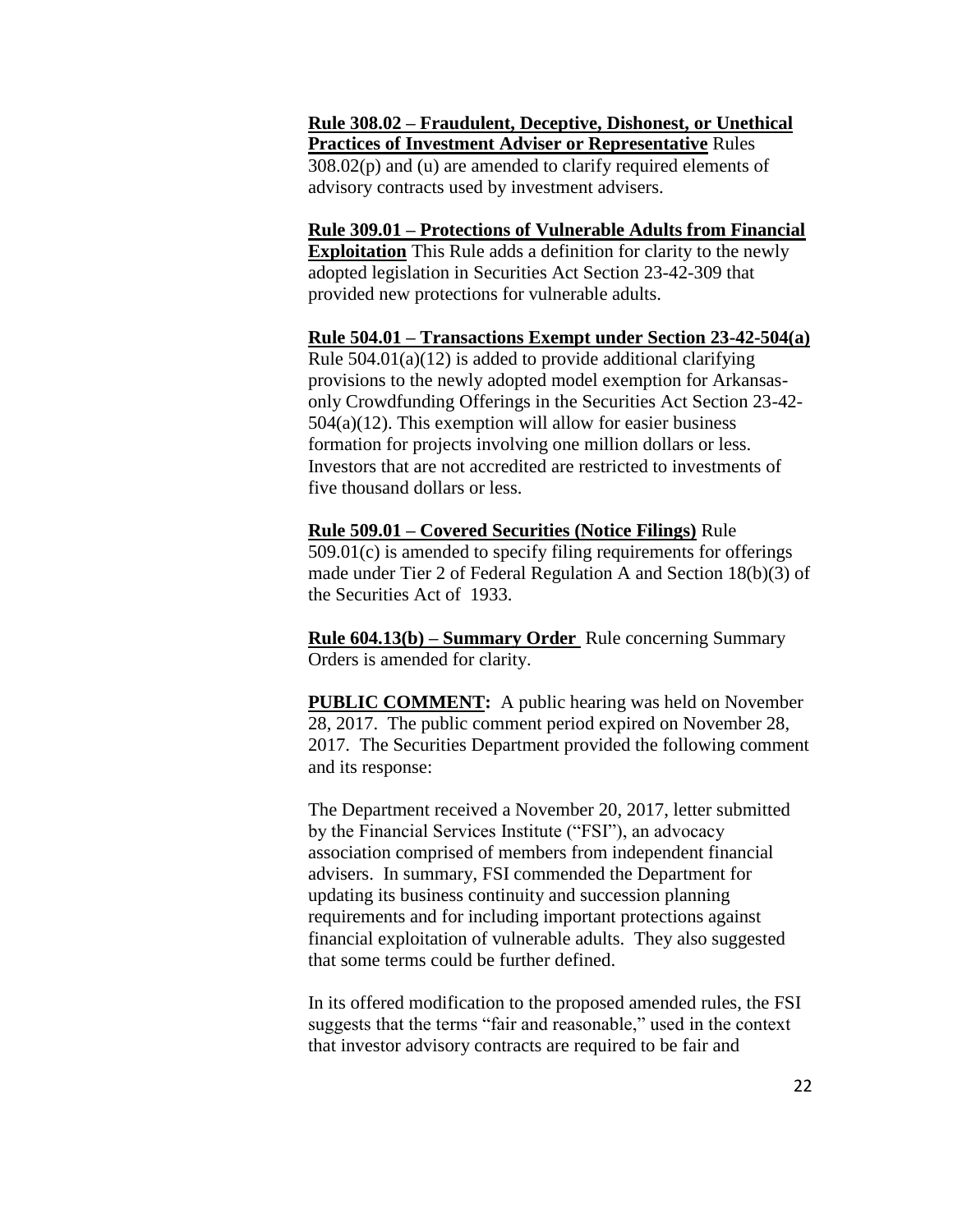reasonable and include certain elements, may be confusing an should be clarified by stating it means that contracts must comply with just and equitable principles of trade, as well as be in good faith and their clients' best interest:

The Proposed Amended Rules require all investment advisory contracts to be "fair and reasonable." Further, it would be "fraudulent, deceptive, dishonest or unethical" for an investment adviser to enter into, extend, or renew any investment advisory contract, unless it is "fair and reasonable" and contains certain disclosures. FSI and its members are concerned that because "fair and reasonable" in this context is not clearly defined, including it in the Proposed Amended Rules' definition of fraud may create confusion and have unintended consequences. The Securities Act already requires investment advisers and representatives to act primarily for the benefit of their clients and to comply with just and equitable principles of trade in the conduct of their business. Further, Investment Advisers who are registered with the SEC (RIAs) already have a duty to act in the best interest of their clients and to provide investment advice in their clients' best interest. RIAs also owe their clients duties of good faith and loyalty. In light of these existing requirements, we suggest either removing the language "fair and reasonable" from the definition of fraud; or clarifying "fair and reasonable" to mean complying with just and equitable principles of trade, as well as acting in good faith and in their clients' best interest.

#### **RESPONSE:**

After careful consideration of the suggestion by FSI, the Department has not made changes to the rule amendments filed with the Bureau of Legislative Research on October 19, 2017. The Department believes additional clarifying language of Rule 308.02(p) is unnecessary. Rule 308.02 already contains in its introductory paragraph the requirements that registrants have a duty to act primarily for the benefit of their clients and observe just and equitable principles of trade. The amendment to Rule 308.02(p) merely amends the existing rule to mirror the requirements for registration in Rule 302.02 and for keeping adequate business records in Rule 306.02.

The proposed effective date is pending review and approval by the Legislature.

**FINANCIAL IMPACT:** There is no financial impact.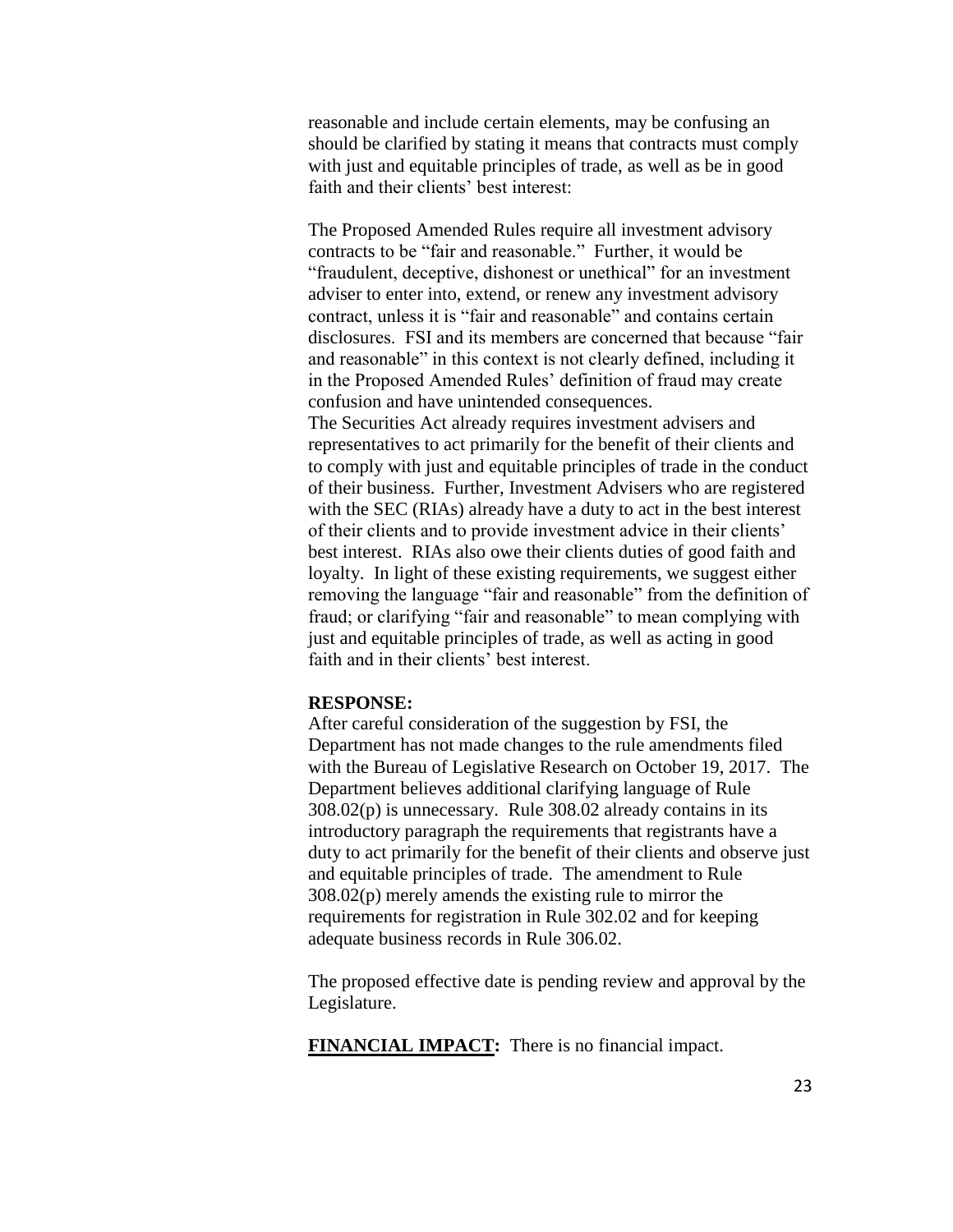**LEGAL AUTHORIZATION:** Generally, the Securities Commissioner may make, amend, and rescind any rules, forms, and orders which are necessary to carry out the provisions of the Arkansas code chapter governing Securities. *See* Ark. Code Ann. § 23-42-204 (Repl. 2000). Act 668 of 2017, sponsored by Representative Robin Lundstrum, amended various Arkansas Securities laws that regulate securities transactions and protect investors from securities fraud. The Securities Commissioner may by rule or order approve a limited registration for a broker-dealer, agent, investment adviser, representative, or bank office with such limitations, qualifications, or conditions as the Commissioner deems appropriate. *See* Ark. Code Ann. §23-42-302 (Supp. 2017).

# **9. ARKANSAS TREASURER OF STATE (Emma Willis, Grant Wallace, and Dave Mills)**

#### **a. SUBJECT: The Arkansas ABLE Program Rules and Regulations**

**DESCRIPTION:** The Arkansas Achieving a Better Life Experience (ABLE) Program is established pursuant to the Arkansas ABLE Act. The program is designed to satisfy the requirements of Section 529A of the Internal Revenue Code of 1986, as amended, and any regulations, rulings, announcements and other guidance issued thereunder. The Arkansas ABLE Committee established these rules governing the operation of the program. To the extent that these rules and regulations are interpreted to be inconsistent with provisions of Section 529A, the provisions of Section 529A shall prevail. The program may be affected by subsequent changes in federal and state legislation. The committee shall have the right to modify these rules from time to time to comply with then current federal law and regulations applicable to the program and for other purposes.

**PUBLIC COMMENT:** A public hearing was held on November 28, 2017. The public comment period expired on November 28, 2017. There were no comments.

The proposed effective date is pending review and approval by the Legislature.

**FINANCIAL IMPACT:** There is no financial impact.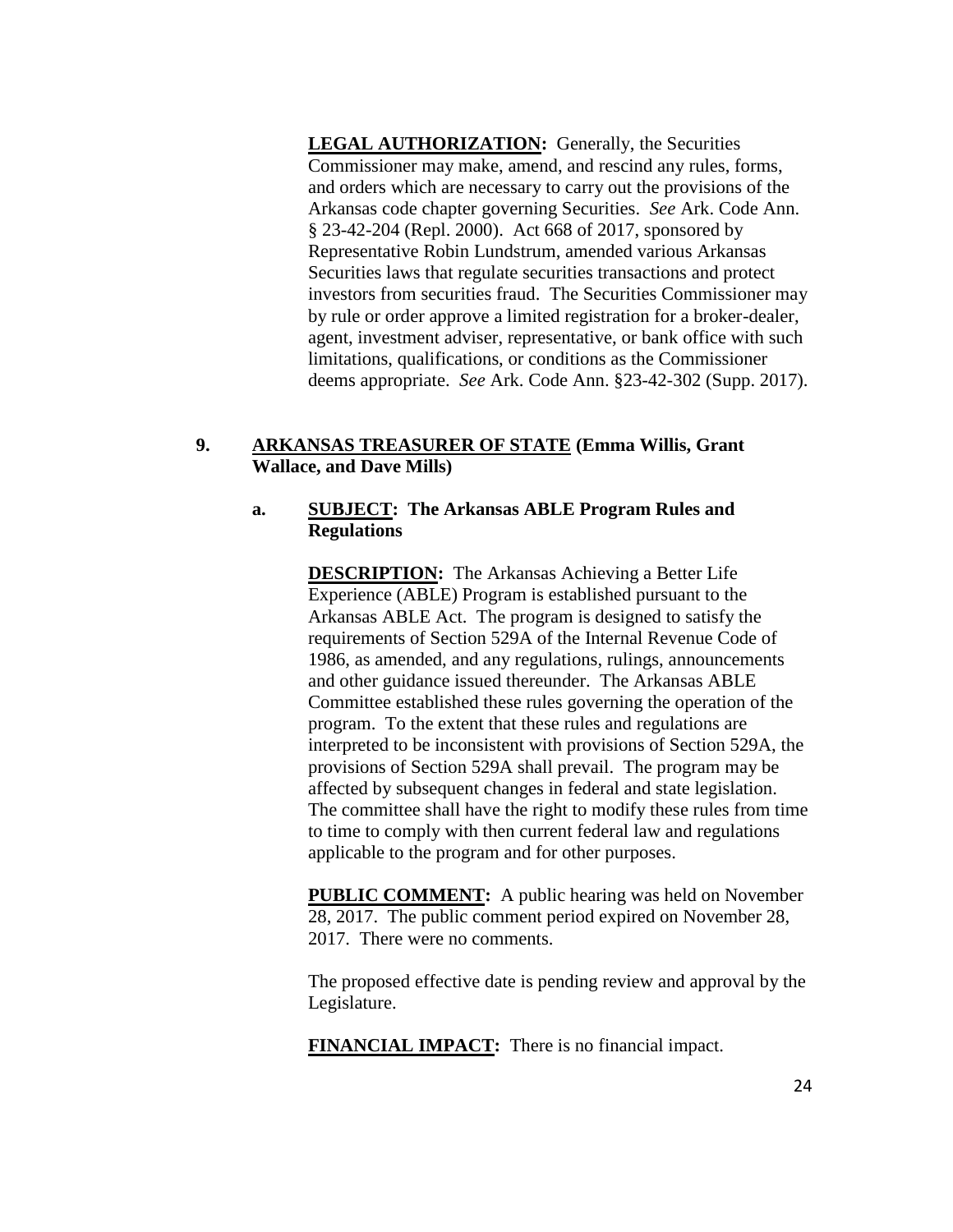**LEGAL AUTHORIZATION:** The proposed rules comply with Act 1238 of 2015, sponsored by Representative Julie Mayberry, and Act 324 of 2017, sponsored by Representative Andy Mayberry, to govern the operation and management of the Achieving a Better Life Experience ("ABLE") Program in Arkansas. ABLE Accounts, which are tax-advantaged savings accounts for individuals with disabilities and their families, were created as a result of the federal Achieving a Better Life Experience Act of 2014 or better known as the ABLE Act. *See* 26 U.S.C. 529A, as amended, as provided under the Tax Increase Prevention Act of 2014, Pub. L. No. 113-295.

An ABLE "Program Committee" is composed of the director of the Department of Human Services, the director of Arkansas Rehabilitation Services of the Department of Career Education and Workforce Development, and the Treasurer of State, or their respective designees. *See* Ark. Code Ann. §20-3-105(a) (Supp. 2017). The Committee is authorized to adopt rules necessary to administer the ABLE Program and for the general administration of the program. *See* Ark. Code Ann. §20-3-105(c) and (d)(2) (Supp. 2017). The Treasurer of State shall manage the program for the Committee; provide office space, staff, and materials for the Committee; perform other services necessary to implement the Act; and conduct outreach and engage in financial educational activities with individuals with disabilities, stakeholders within the community of individuals with disabilities, and their support system. *See* Ark. Code Ann. §20-3-105(b) (Supp. 2017).

Under Arkansas law, the rules shall ensure that (a) a rollover from an ABLE account does not apply to an amount paid or distributed from the ABLE account to the extent that, not later than the 60th day after the date of the payment or distribution, the amount received is paid into another ABLE account for the benefit of the same designated beneficiary or an eligible individual who is a member of the family of the designated beneficiary, but this limitation does not apply to a transfer if the transfer occurs within 12 months after the date of a previous transfer for the benefit of the designated beneficiary; (b) a person may make contributions for a taxable year for the benefit of an individual who is an eligible individual for the taxable year for the benefit of an individual who is an eligible individual for the taxable year to an ABLE account that is established to meet the qualified disability expenses of the designated beneficiary of the account; (c) a designated beneficiary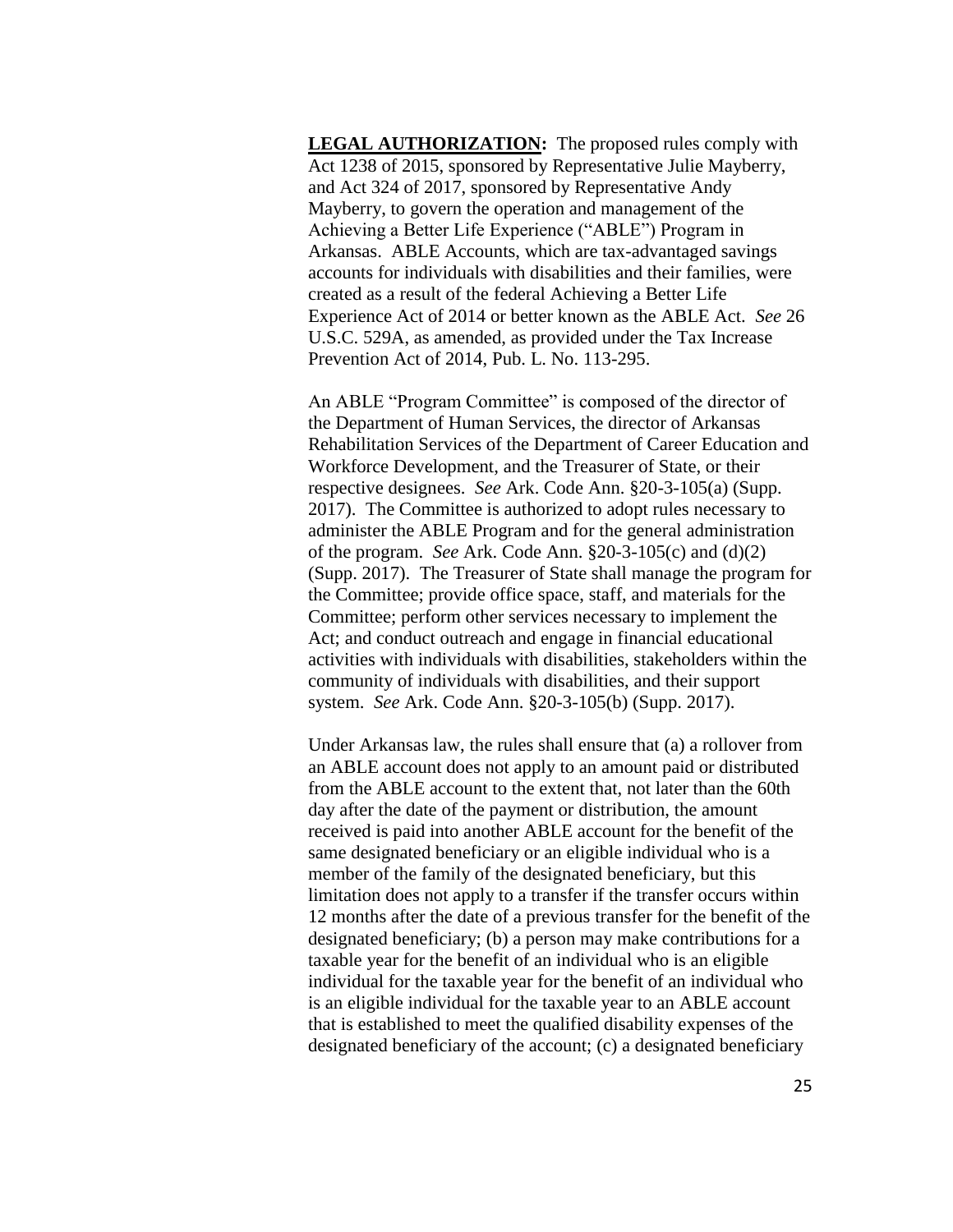is limited to one (1) ABLE account; (d) an ABLE account may be established only for a designated beneficiary who is a resident of Arkansas or a resident of a contracting state; and (e) other requirements of the Act shall be met. *See* Ark. Code Ann. §20-3- 106 (Supp. 2017).

## **E. Rules Deferred from the December 12, 2017 Meeting of the Administrative Rules and Regulations Subcommittee.**

### **1. STATE PLANT BOARD, PESTICIDE DIVISION (Susie Nichols)**

### **a. SUBJECT: Dicamba Use and Application**

**DESCRIPTION:** This rule to amend Arkansas Regulation on Pesticide Classification will restrict the use of dicamba for agricultural uses from April  $16<sup>th</sup>$  through October  $31<sup>st</sup>$  of all pesticides containing dicamba except for use on pastures, rangeland, turf, ornamental, direct injection for forestry activities and home use. The rule requires individuals who intend to apply dicamba by ground to complete online training provided by the University of Arkansas. This rule will protect farmers who have chosen not to use this pesticide technology and the general public.

**PUBLIC COMMENT:** A public hearing was held on November 8, 2017, and the public comment period expired on October 30, 2017. Provided by the Board and attached as an exhibit hereto is a summary of the public comments received and the Board's responses. Also attached as an exhibit hereto is the report of the Board submitted after its consideration of the recommendations made by the Subcommittee at its December 12, 2017 meeting.

The proposed effective date is pending legislative review and approval.

**FINANCIAL IMPACT:** There is no financial impact.

**LEGAL AUTHORIZATION:** The State Plant Board shall administer and enforce the Arkansas Pesticide Use and Application Act ("Act"), codified at Arkansas Code Annotated §§ 20-20-201 through 20-20-227, and shall have authority to issue regulations after a public hearing following due notice to all interested persons to carry out the provisions of the Act. *See* Ark. Code Ann. § 20-  $20-206(a)(1)$ . When the Board finds it necessary to carry out the